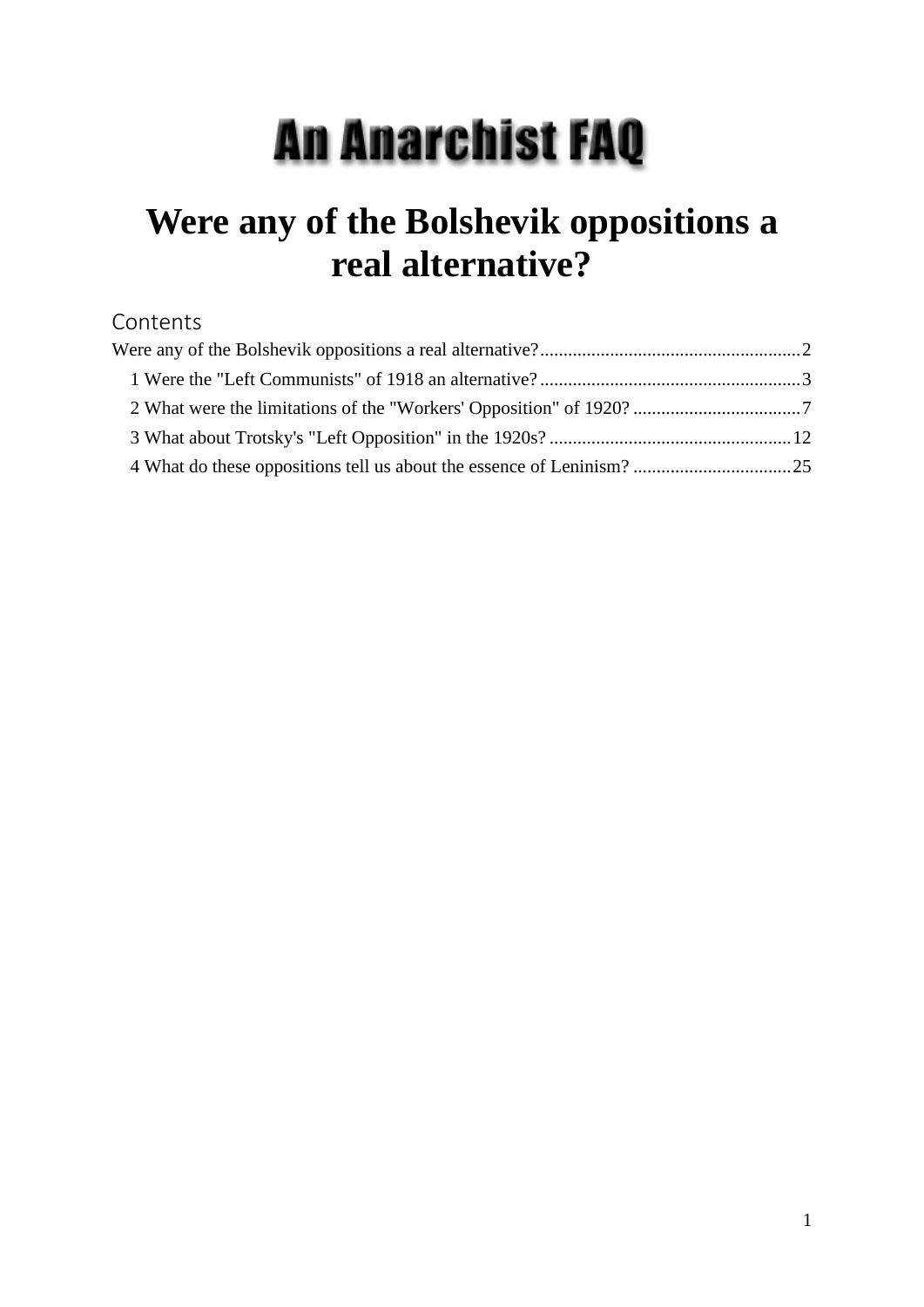## <span id="page-1-0"></span>**Were any of the Bolshevik oppositions a real alternative?**

As well as the obvious failure of the Russian Revolution (see [section H.6\)](sectionH.html#sech6), the limitations in Bolshevism can be seen by the various oppositions to the mainstream of that party. That Bolshevik politics are not a suitable instrument for working class self-liberation is expressed in the limited way opposition groups questioned Bolshevik orthodoxy -- even in the case of the opposition to the rising Stalinist bureaucracy.

All were based on standard vanguardist positions, as discussed in [section H.5,](sectionH.html#sech5) such as a privileged position for the party, reflected in the aim for party power and, inevitably, the Bolshevik monopoly of power. This meant their opposition was focused on seeking reforms in areas which did not question the role and position of the party (such as economic policy) or sought to strengthen it (against the bureaucracy). This does not mean that the various oppositions did not have valid points, just that they shared the key assumptions of Bolshevism which undermined the Russian revolution either by their application or their use to justify specific (usually highly authoritarian) practice.

We will not cover all the various oppositions with the Bolshevik party here (Robert V. Daniels' **The Conscience of the Revolution** discusses all of them in some detail, as does Leonard Schapiro's **The Origin of the Communist Autocracy**). We will concentrate on the "Left Communists" of 1918 (in [section 1\)](append45.html#app1), the "Workers' Opposition" of 1920-1 (in [section 2\)](append45.html#app2) and the Trotsky-led "Left Opposition" of 1923-7 (in [section 3\)](append45.html#app3) . Each opposition is a pale reflection of the one before it and each had clear limitations in their ideas which fatally undermined any liberatory potential they had. Indeed, by the time of the "Left Opposition" we are reduced to simply the more radical faction of the state and party bureaucracy fighting the dominant faction with the aim of securing a benevolent state capitalist dictatorship.

As noted, certain elements of these oppositions were undoubtedly correct. So, for example, the (correct) arguments of the "Left Communists" against Lenin's policy of *"one-man management"* were echoed by the "Democratic Centralists" at the Ninth Party Congress (an opposition we do not cover here). One member of this grouping (which included such former "Left Communists" as Osinsky) argued against Lenin's position in favour of appointed managers inside and outside the party as follows:

*"The Central Committee finds that the [local] party committee is a bourgeois prejudice, is conservatism bordering on the province of treason, and that the new form is the replacement of party committees by political departments, the heads of which by themselves replace the elected committees . . . You transform the members of the party into an obedient gramophone, with leaders who order: go and agitate; but they haven't the right to elect their own committee, their own organs.*

*"I then put the question to comrade Lenin: Who will appoint the Central Committee? You see, there can be individual authority here as well. Here also a single commander can be appointed."* [Sapronov, quoted by Daniels, **Op. Cit.**, p. 114]

Obviously a man ahead of his time. As Stalin proved, if *"one-man management"* was such a good idea then why should it not be practised in the Council of People's Commissars?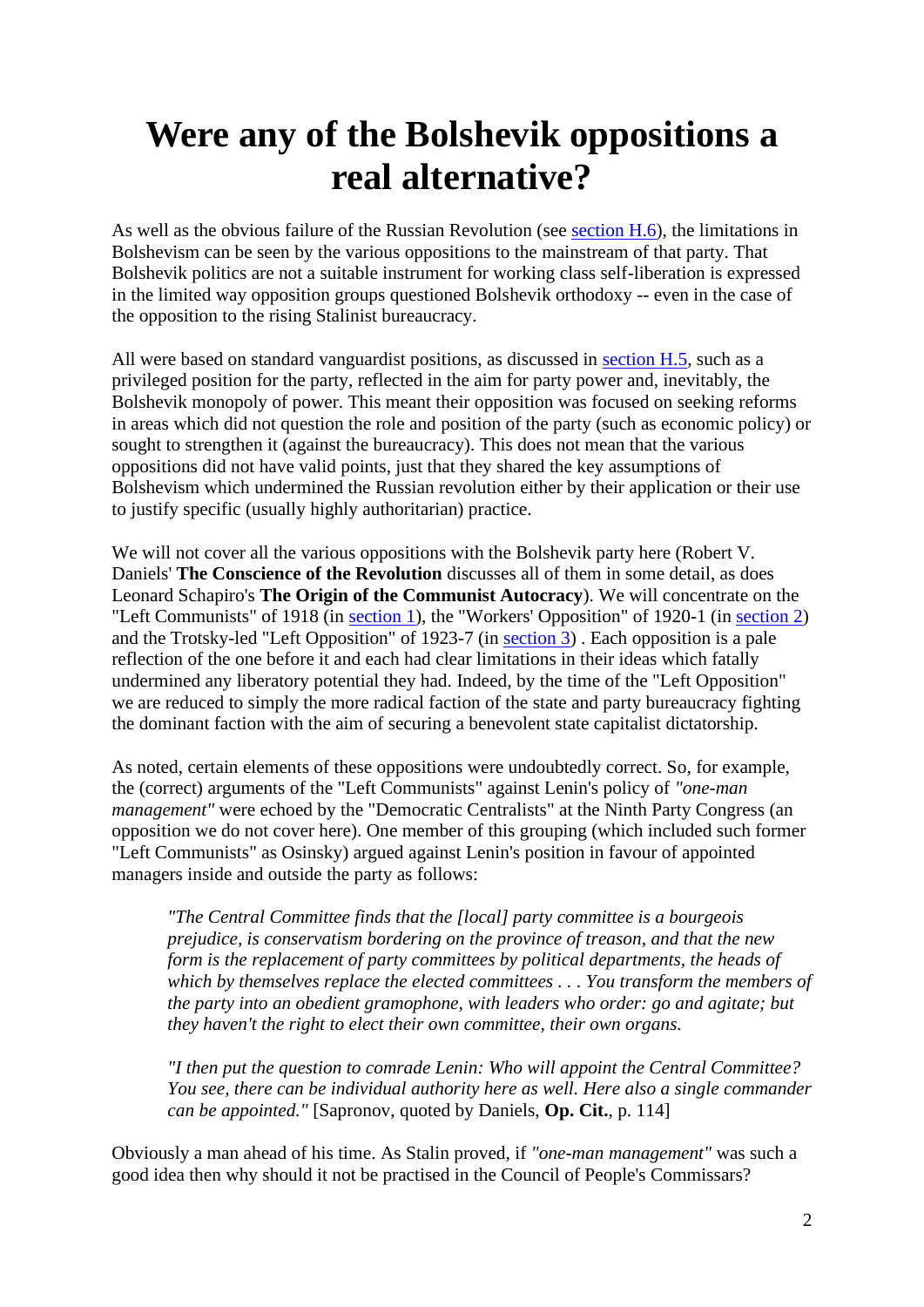So these oppositions did identify real problems and many of their policies had elements of real solutions within them. Yet, as discussed in [section H.3.5,](sectionH.html#sech35) placing certain libertarian ideas within an overall centralised vision or system will not undermine its wider authoritarian nature. Most obviously, the Bolshevik preference (at least before embracing party dictatorship after 1917) for centralised "democracy" effectively hollowed out the real democracy at the base which makes it more than just picking masters and created the structures and social relationships which made further degeneration inevitable -- the very problems the oppositions themselves raised but whose real roots evaded them.

Here we indicate the positive ideas of the various oppositions but also indicate their limitations, which flow from the fact these are **Bolshevik** oppositions and so shared a similar set of prejudices and vision of (centralised) socialism.

Finally, to contrast these fake "oppositions" with a genuine opposition, we will discuss (in [section 4\)](append45.html#app4) the "Workers' Group" which was expelled from the Communist Party of 1922-3 and repressed under Lenin and Trotsky. This grouping stood for traditional socialist values, including many of the principles the Bolshevik party claimed to support before it seized power (such as workers' democracy) and some it did not (such as workers' self-management of production). We do so to indicate the limited nature of the previous oppositions and how the repression of a **genuine** dissident working class group within the Communist Party shows how deeply unlibertarian and so anti-socialist the real Bolshevik tradition is.

## <span id="page-2-0"></span>**1 Were the "Left Communists" of 1918 an alternative?**

The first opposition of note in the party to the Leninist mainstream was that of the "Left Communists" in early 1918. This was clustered around the Bolshevik leader Bukharin and was focused around opposition to the Brest-Litovsk peace treaty with Germany and Lenin's advocacy of *"state capitalism"* as the means of both building socialism and getting Russia out of its economic problems. Here we focus of the latter issue, namely their critique of Lenin's economic policies and its limitations. In addition, we will discuss the flaws in their political ideas.

The first issue of their theoretical journal **Kommunist** was published in April 1918 and it argued vigorously against Lenin's advocacy of *"one-man management"* and *"state capitalism"* as necessary and immediate steps for the new regime. It warned of *"bureaucratic centralisation, the rule of various commissars, the loss of independence for local Soviets and in practice the rejection of the type of state-commune administered from below"* if Lenin's policies were continued to be followed. The second issue saw an article by Osinsky which correctly predicted that *"for the construction of the proletarian society by the class creativity of the workers themselves, not by the Ukases of the captains of industry . . . If the proletariat itself does not know how to create the necessary prerequisites for the socialist organisation of labour, no one can do this for it and no one can compel it to do this. The stick, if raised against the workers, will find itself in the hands of a social force which is either under the influence of another social class or is in the hands of the soviet power; but the soviet power will then be forced to seek support against the proletariat from another class (e.g. the peasantry) and by this it will destroy itself as the dictatorship of the proletariat. Socialism and socialist organisation will be set up by the proletariat itself, or they will not be set up at all: something else will be set up -- state capitalism."* [quoted by Brinton, **The Bolsheviks and Workers' Control**, p. 39]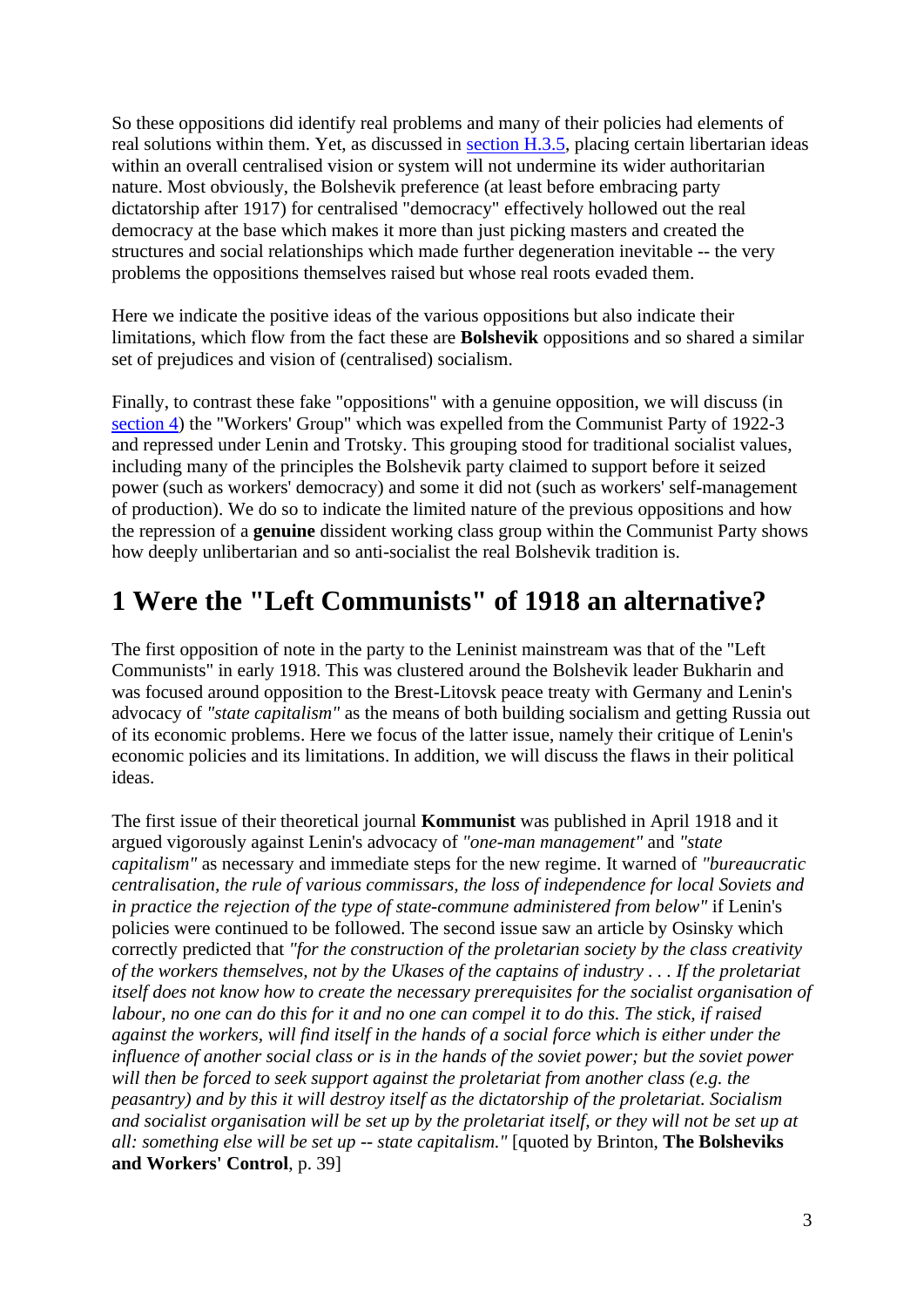Lenin reacted sharply, heaping insult upon insult on the "Left Communists" and arguing against their ideas. Rather than see self-management (or even workers' control) as the key, he argued forcefully that *"economically, state capitalism is immeasurably superior to our present economic system."* He linked this with his previous writings, correctly noting his *"'high' appreciation of state capitalism"* had been given *"before the Bolsheviks seized power"* in, amongst other works, his **State and Revolution** and so it was *"significant that [his opponents] did not emphasise this"*. For Lenin, *"Socialism is inconceivable without large scale capitalist engineering"* and *"without planned state organisation, which keeps tens of millions of people to the strictest observance of a unified standard in production and distribution."* Thus *"our task is to study the state capitalism of the Germans, to spare no effort in copying it and not shrink from adopting dictatorial methods to hasten the copying of it."* [**Collected Works**, vol. 27, p. 339, p. 341, p. 354, p. 339 and p. 340]

For Lenin, as long as a workers' party held **political** power, the working class need not fear *"state capitalism"* and the lack of economic power at the point of production. Ignoring the awkward fact that it was the Bolsheviks rather than the proletariat who held political power, Lenin failed to realise that without economic power working class political power would be fatally undermined. Unfortunately, Lenin's arguments carried the day (see [section H.3.14\)](sectionH.html#sech314) and, in practice, the net effect was simply to hand over the economy to the state bureaucracy and create the social relationships which Stalinism thrived upon. As such, the merit of the "Left Communists" can be seen.

However, the "Left Communists", while correct on socialism needing workers' economic self-management, were limited in other ways. The major problems were three-fold.

Firstly, by basing themselves on Bolshevik orthodoxy they allowed Lenin to dominate the debate. This meant that their more "libertarian" reading of Lenin's work could be nullified by Lenin himself pointing to the authoritarian and state capitalist aspects of those very same works. Which is ironic, as today most Leninists tend to point to these very same democratic sounding aspects of Lenin's ideas while downplaying the more blatant anti-socialist ones. Given that Lenin had dismissed such approaches himself during the debate against the "Left Communists" in 1918, it seems dishonest for his latter day followers to do this.

Secondly, their perspective on the role of the party undermined their commitment to true workers' power and freedom. This can be seen from the comments of Sorin, a leading member of the group, who argued that the "Left Communists" were *"the most passionate proponents of soviet power, but . . . only so far as this power does not degenerate . . . in a petty-bourgeois direction."* [quoted by Ronald I. Kowalski, **The Bolshevik Party in Conflict**, p. 135] For them, like any Bolshevik, the party played the key role for it was the only true bastion of the interests of the proletariat and, as such, the party *"is in every case and everywhere superior to the soviets . . . The soviets represent labouring democracy in general; and its interest, and in particular the interests of the petty bourgeois peasantry, do not always coincide with the interests of the proletariat."* [quoted by Richard Sakwa, **Soviet Communists in Power**, p. 182]

Thus soviet power was limited to approval of the party line and -- as with Lenin -- any deviation from that line could be denounced as *"petty bourgeois"* and, therefore, ignored. *"Ironically,"* Kowalski summarises, *"Sorin's call for a revived soviet democracy was becoming vitiated by the dominant role assigned, in the final analysis, to the party."* [**Op.**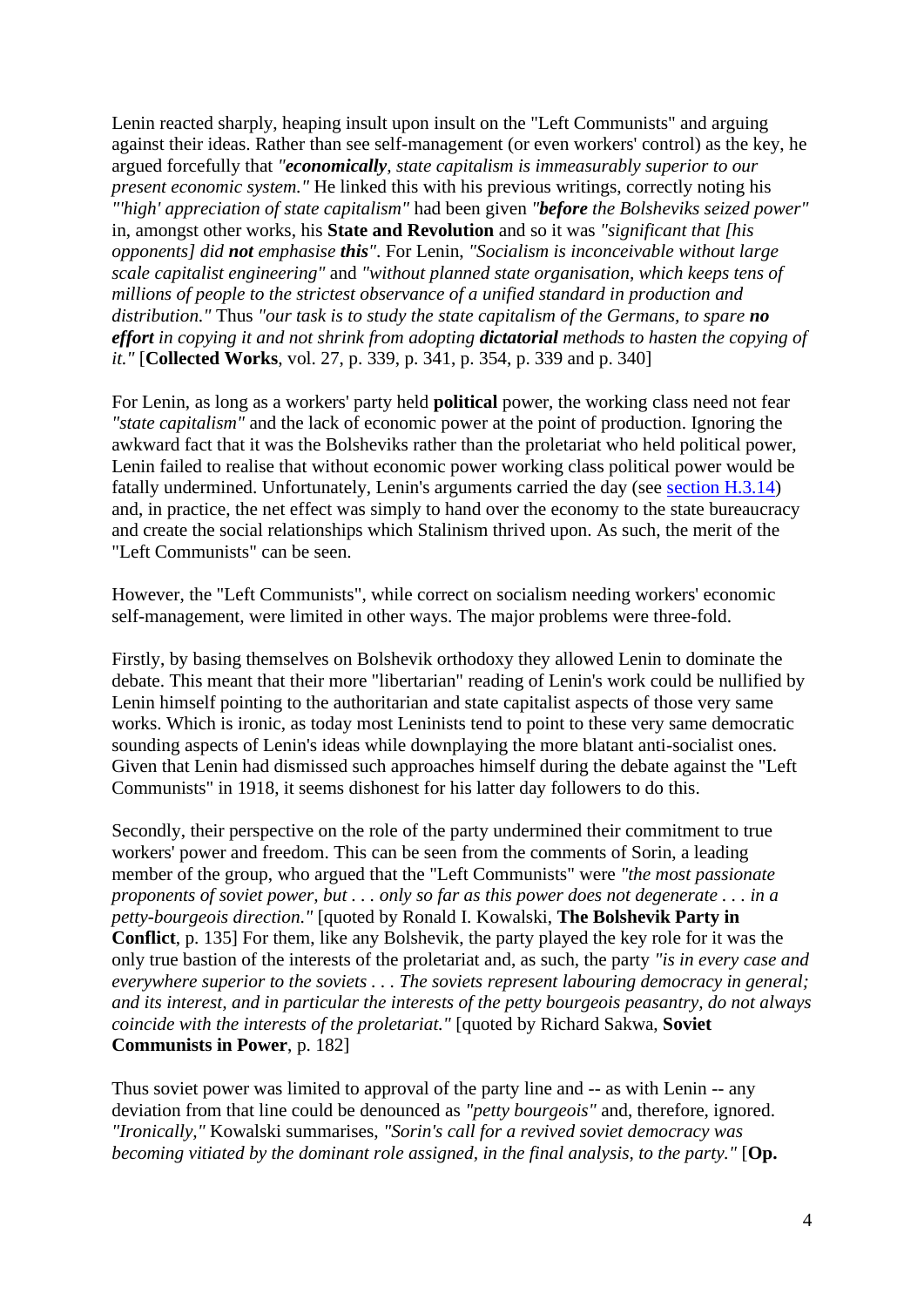**Cit.**, p. 136] Thus their politics were just as authoritarian as the mainstream Bolshevism they attacked on other issues:

*"Ultimately, the only criterion that they appeared able to offer was to define 'proletarian' in terms of adherence to their own policy prescriptions and 'nonproletarian' by non-adherence to them. In consequence, all who dared to oppose them could be accused either of being non-proletarian, or at the very least suffering from some form of 'false consciousness' -- and in the interests of building socialism must recant or be purged from the party. Rather ironically, beneath the surface of their fine rhetoric in defence of the soviets, and of the party as 'a forum for all of proletarian democracy,' there lay a political philosophy that was arguably as authoritarian as that of which they accused Lenin and his faction."* [Kowalski, **Op. Cit.**, pp. 136-7]

*"According to the "Left Communists", therefore,"* notes Richard Sakwa, *"the party was the custodian of an interest higher than that of the soviets. Earlier theoretical considerations on the vanguard role of the party, developed in response to this problem, were confirmed by the circumstances of Bolshevism in power. The political dominance of the party over the soviets encouraged an administrative one as well. Such a development was further encouraged by the emergence of a massive and unwieldy bureaucratic apparatus in 1918 . . . The "Left Communists" and the party leadership were therefore in agreement that . . . the party should play a tutelary role over the soviets."* Furthermore, *"[w]ith such a formulation it proved difficult to maintain the vitality of the soviet plenum as the soviet was controlled by a party fraction, itself controlled by a party committee outside the soviet."* [**Op. Cit.**, p. 182 and p. 182-3]

This position can be traced back to the fundamentals of Bolshevism (see [section H.5](sectionH.html#sech5) on vanguardism). With this ideological preference for party power and the ideological justification for ignoring soviet democracy, it is doubtful that their (correct) commitment to workers' economic self-management would have been successful. An economic democracy combined with what amounts to a party dictatorship would be an impossibility that could never work in practice.

As such, the fact that Bukharin (one time "Left Communist") *"continued to eulogise the party's dictatorship, sometimes quite unabashedly"* during and after the civil war becomes understandable. In this, he was not being extreme but rather expressing the orthodoxy, for *"Bolsheviks no longer bothered to disclaim that the dictatorship of the proletariat was the 'dictatorship of the party'"* for *"class immaturity was not a peculiarity of the Russian proletariat, but a characteristic of proletarian revolutions in general."* [Stephen F. Cohen, **Bukharin and the Bolshevik Revolution**, p. 145 and p. 142] So by 1921, all the leading Bolsheviks had argued this position for some time (see [section H.1.2,](sectionH.html#sech12) for example). Bukharin even went so far as to argue that *"the watchword"* taken up by some workers (*"even metal workers"*!) of *"For class dictatorship, but against party dictatorship!"* showed that the proletariat *"was declassed."* This also indicated that a *"misunderstanding arose which threatened the whole system of the proletarian dictatorship."* [contained in Al Richardson (ed.), **In Defence of the Russian Revolution**, p. 192] The echoes of the positions argued before the civil war can be seen in Bukharin's glib comment that proletarian management of the revolution meant the end of the "proletarian" dictatorship!

Thirdly, while correctly stressing the need for workers' management and participation the "Left Communists" placed it within a centralised institutional context which nullified it.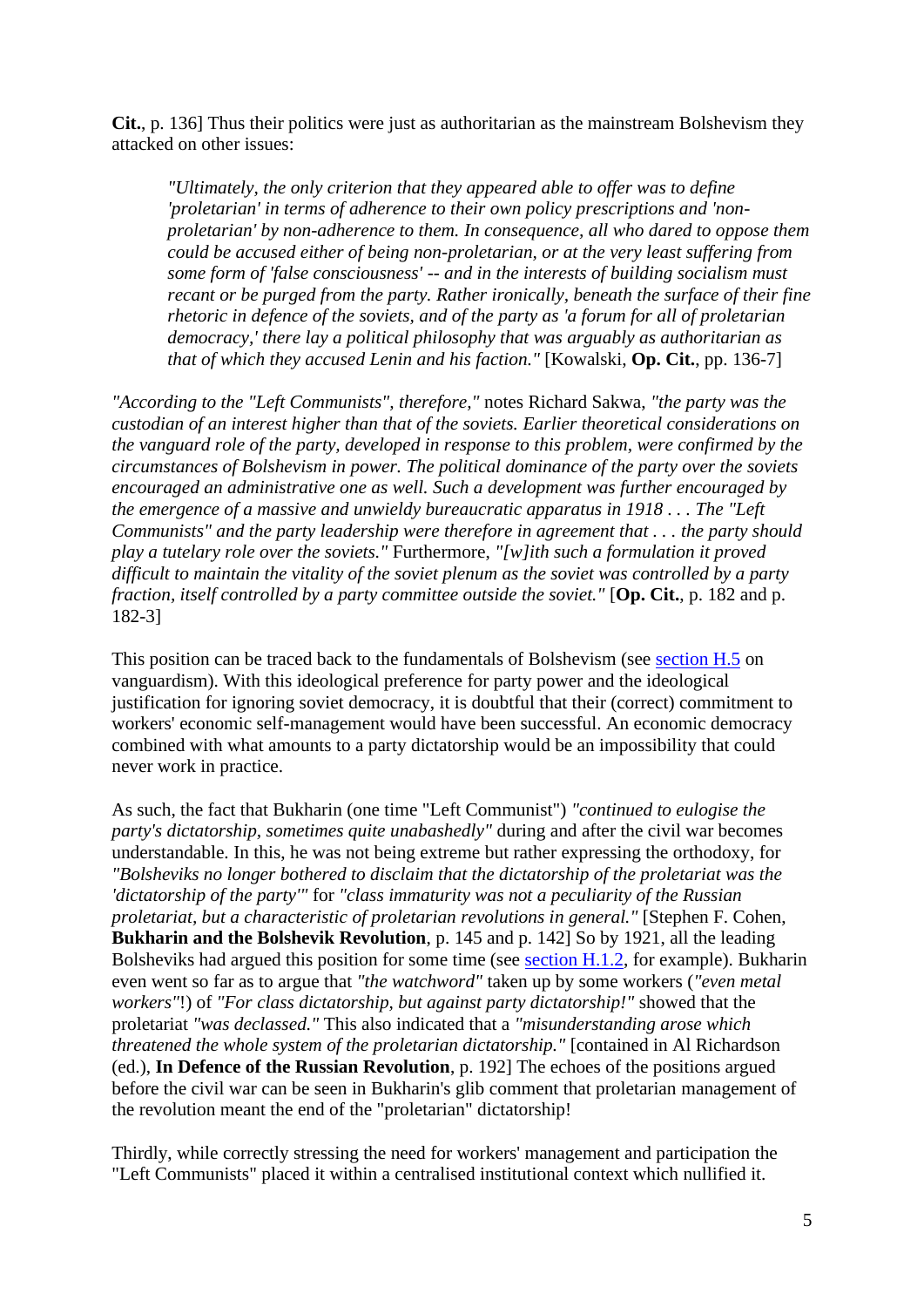Incorrectly proclaiming that anarchists aimed at turning all workplaces into the property of their workforce, the "Left Communists" argued for a typically Marxist (centralised) alternative:

*"It was Bukharin who developed this theme most cogently. In the final analysis, the basic distinction between Communists and Anarchists, he argued, was not their attitude to the state and its power. While they disagreed regarding the role it was to play in the transition period -- the Communists ascribed to it a vital role -- both sought its ultimate extinction. Rather, what fundamentally divided them was that Communists were convinced that only a centrally-planned economy, in which largescale production was predominant, would be able to provide the material basis of abundance, on which alone socialism could be founded."* [Kowalski, **Op. Cit.**, p. 111]

Ignoring the akward anarchist advocate no such thing -- see [section I.3.8](sectionI.html#seci38) -- we will simply note that this typically Marxist position would lead to a new class system. So while Osinskii argued that workplaces would be run by boards elected by workers, but **not** composed of a majority of workers employed in a given enterprise, these would elect regional economic councils, which in turn would create a central economic council and it is the higher bodies which would have the power to affirm or veto those bodies below them: *"in the final analysis the authorities at the lower levels would have to be overridden. Osinskii and his fellowthinkers were compelled to assign the ultimate power of economic decision making to the centre, as their conception of the economics of socialism demanded."* In short, they *"did not comprehend that their conception of central planning was incompatible with the devolution of authority to the shop floor that they aspired to"* and so it is hard not to conclude that the *"ideological preconceptions of the Left Communists would have spawned a centralised, bureaucratic system, not an emancipated society in which power was diffused to the workers."* [Kowalski, **Op. Cit.**, p. 113, p. 186 and p. 188]

This is unsurprising, given the fact that the "Left Communists" were Marxists, with a vision of socialism inherited from Marx based on a centralised plan. Thus we find Osinskii in 1918 defining his vision as *"state socialism, i.e. a centralised system of socialised production, monopolised product distribution and planned utilisation of labour."* [quoted by Silvana Malle, **The Economic Organization of War Communism 1918-1921**, p. 297] Like other Marxists, they seemed unaware of the bureaucracy needed to gather and process the necessary (overwhelming) data to create a plan as well as the means of implementing it. As we discuss in [section H.3.13,](sectionH.html#sech313) such a system would be the very state-capitalism the "Left Communists" correctly railed against: *"we are by every means -- by nationalisation, by centralisation -- strangling the forces in our country. The masses are being cut off from living creative power in all branches of our national economy."* [Lomov, quoted by Carmen Sirianni, **Workers Control and Socialist Democracy**, p. 155] Combine this with the privileged role of the party and all the conditions were there to ensure a similar outcome to that created by the Leninist mainstream -- even if, ironically, the "Left Communists" were the most vocal in denouncing the inevitable bureaucratic inefficiencies and abuses of the centralised system they both shared.

Finally, how this conflict within the party was resolved is significant, given that the banning of factions (which is generally seen as a key cause in the rise of Stalinism) occurred in 1921 (a ban, incidentally, Trotsky defended throughout the early 1920s). As one historian notes: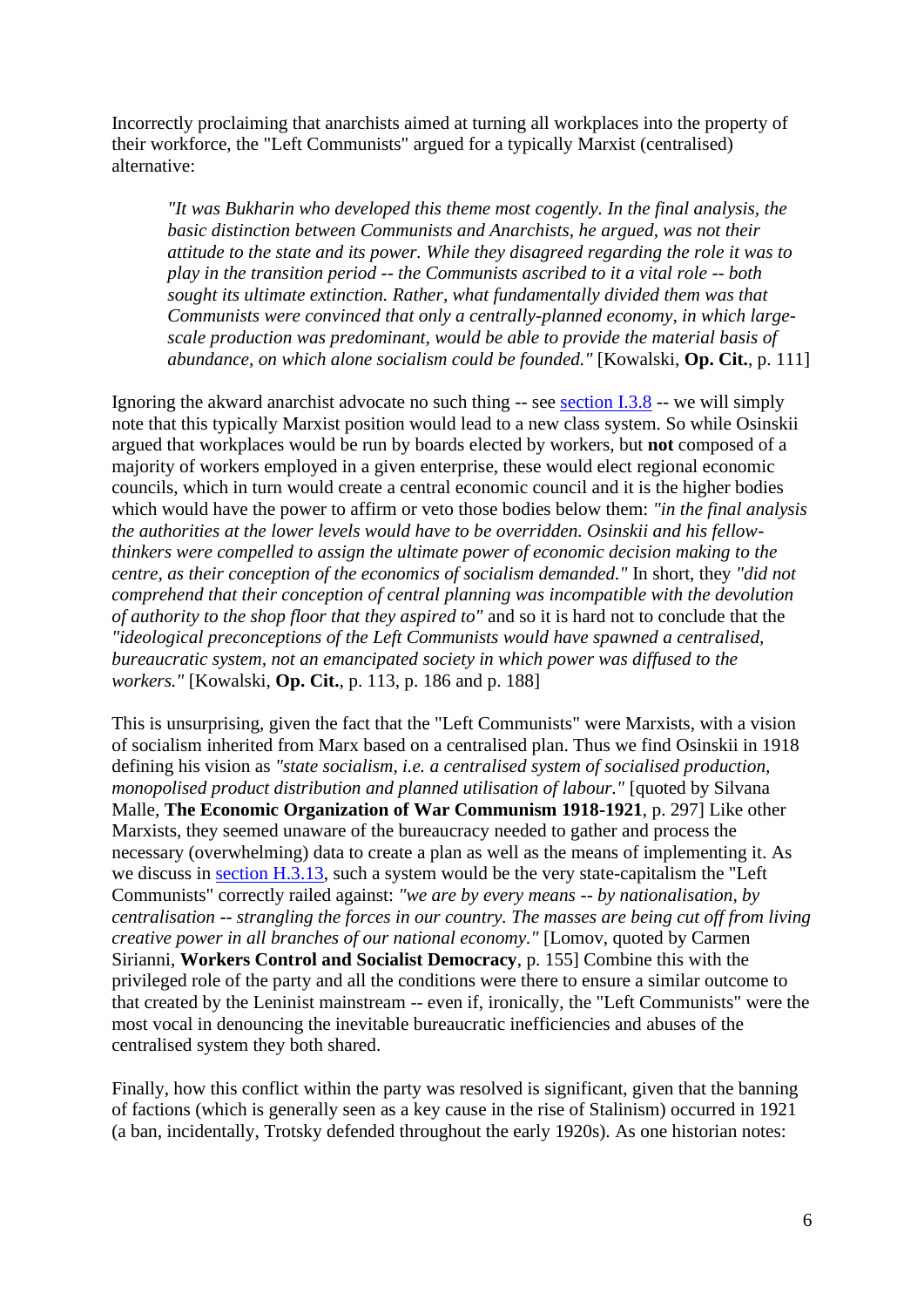*"The resolution of the party controversy in the spring of 1918 set a pattern that was to be followed throughout the history of the Communist Opposition in Russia. This was the settlement of the issues not by discussion, persuasion, or compromise, but by a high-pressure campaign in the party organisations, backed by a barrage of violent invective in the party press and in the pronouncements of the party leaders. Lenin's polemics set the tone, and his organisational lieutenants brought the membership into line."* [Daniels, **Op. Cit.**, p. 87]

Indeed, *"[s]oon after the party congress had approved the peace [of Brest-Litovsk in the spring of 1918], a Petrograd city party conference produced a majority for Lenin. It ordered the suspension of the newspaper Kommunist which had been serving as a Left Communist organ . . . The fourth and final issue of the Moscow Kommunist had to be published as a private factional paper rather than as the official organ of a party organisation."* Ultimately, *"[u]nder the conditions of party life established by Lenin, defence of the Opposition position became impossible within the terms of Bolshevik discipline."* [Daniels, **Op. Cit.**, p. 88 and p. 89] So much for faction rights -- three years **before** they were officially prohibited in the 10th Party Congress!

In addition, the "Left Communists" were not defeated by those with superior ideas winning the debate. Rather, Lenin's arguments *"evinced caricatured distortion of their positions, evasiveness, and bitter invective more than principled confrontation and clarification of opposing positions."*. For example, *"[b]y selectively quoting Osinsky's article so as to make it appear that the Left Communist opposed all labour discipline, he was able to avoid confronting their concrete proposals for work norms and self-discipline by democratically elected workers organisations."* Lenin *"caricatured"* other ideas, so *"[c]ompletely misrepresenting"* them while in other cases *"not a word"* was uttered in reply to their critique. [Carmen Sirianni, **Workers Control and Socialist Democracy**, pp. 149-50] A similar response befell the other oppositions discussed here -- whether under Lenin or under Stalin.

In this, though, Lenin was hardly being original. In May 1907 Lenin had defended himself within the party for the rhetoric he had used against a group of Mensheviks, arguing that the *"wording is calculated to evoke in the reader hatred, aversion and contempt . . . Such wording is calculated not to convince, but to break up the ranks of the opponent . . . to destroy him . . . to evoke the worse thoughts, the worst suspicions about the opponent."* This was part of a struggle to *"struggle to destroy the hostile organisation, destroy its influence over the masses of the proletariat."* [**Collected Works**, Vol. 12, pp. 424-5 and p. 427]

Should we be surprised that such techniques should be utilised **within** the party when necessary? Ultimately, as well as exposing how Lenin's economic ideas helped build the bureaucratic state capitalism Stalinism was born from, the saga of the "Left Communists" shows how the polemical and organisational techniques of Stalinism also did not fall from the sky.

## <span id="page-6-0"></span>**2 What were the limitations of the "Workers' Opposition" of 1920?**

The next major group of party dissidents were the "Workers' Opposition" of late 1920 and early 1921 (not to be confused with the opposition of **actual** workers to the regime -- see [section H.6.3\)](sectionH.html#sech63). Lead by Alexandra Kollontai and Alexander Shlyapnikov, this grouping is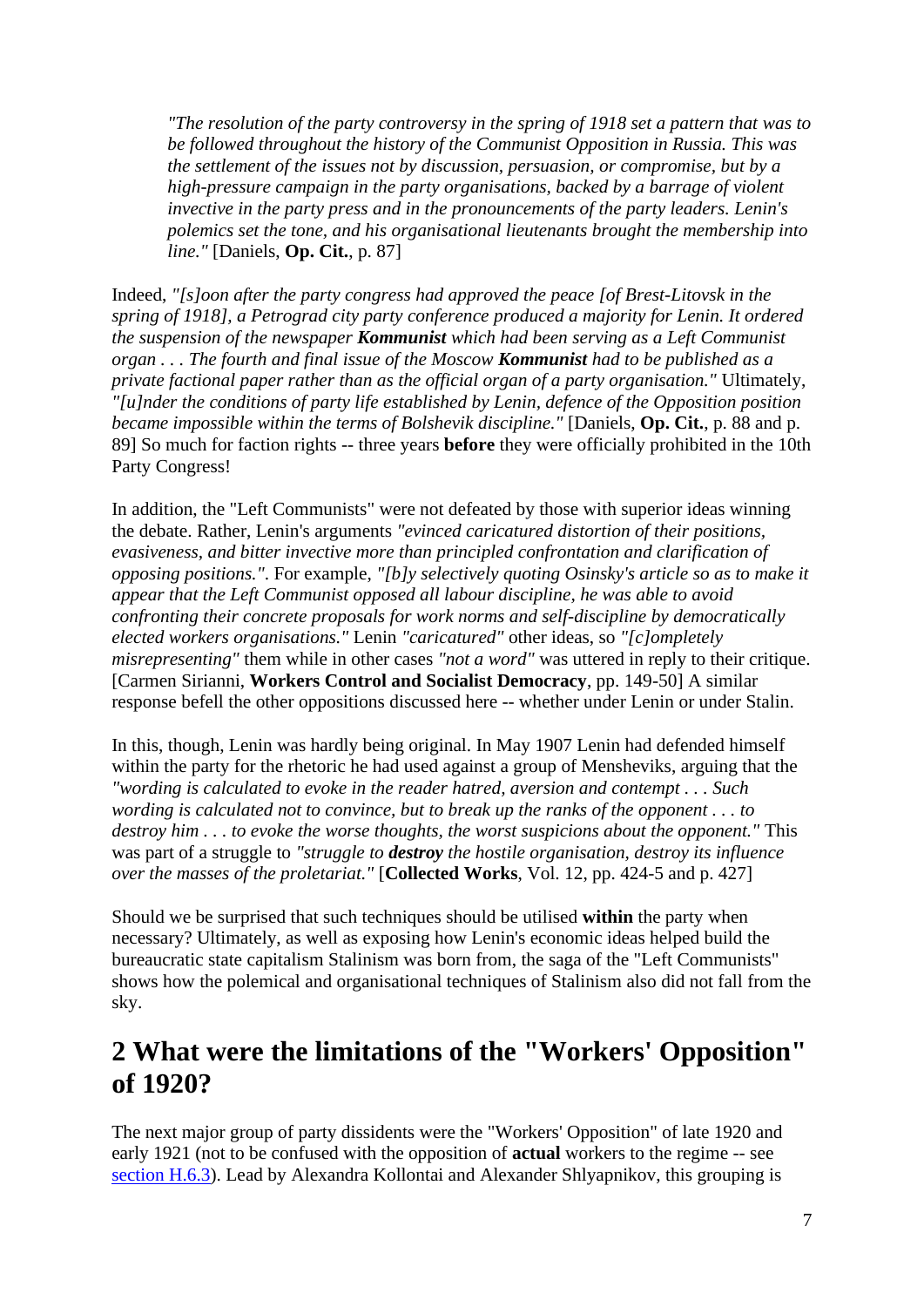better known than other early oppositions simply because it was the focus for much debate at the tenth party congress in March 1921 and its existence was a precipitating factor in the banning of factions within the Communist Party. Also, the manifesto Kollontai wrote for the group was translated by council communists in Britain and elsewhere.

Unlike the "Left Communists" (see the [last section\)](append45.html#app1), their support for party dictatorship was more than logically implied, it was taken for granted. Their manifesto fails to mention political democracy at all, instead discussing exclusively economic and party democracy. Thus it was expressing the *"basis on which, in its opinion, the dictatorship of the proletariat must rest in the sphere of industrial reconstruction"*, for the *"whole controversy boils down to one basic question: who shall build the communist economy, and how shall it be build?"* [**Selected Writings of Alexandra Kollontai**, p. 161 and p. 173]

Kollontai was right to state that the working class *"can alone be the creator of communism"* and to ask the question of *"shall we achieve communism through the workers or over their heads, by the hands of Soviet officials?"* The answer was correct, arguing for the former and *"see[ing] in the unions the managers and creators of the communist economy."* This would be *"a system of self-activity for the masses"* for *"the building of Communism can and must be the work of the toiling masses themselves."* In short: *"it is impossible to decree communism."* [**Op. Cit.**, p. 176, p. 174, p. 182, p. 200 and p. 199]

Economically, then, the "Workers' Opposition" had much to recommend it for it raised ideas long argued by anarchists. Yet, as with the "Left Communists", these positive ideas are undermined by a typically Marxist centralised institutional framework in which industrial unions *"elect the central body directing the whole economic life of the republic."* [Kollontai, **Op. Cit.**, p. 176] As such, the arguments raised in the **previous section** apply, namely that the centralised regime within which these ideas would be applied would nullify them and end up producing a new class system around the bureaucrats such a system requires.

Likewise with their political ideas. The group did not seek actual workers' democracy for the *"task of the Party at its present crisis"* is to *"lend its ear to the healthy class call of the wide working masses"* but *"correction of the activity of the Party"* meant *"going back to democracy, freedom of opinion, and criticism inside the Party."* The struggle was *"to destroy bureaucracy in the party and replace it by workers' democracy"*: *"for establishing democracy in the party, and for the elimination of all bureaucracy"*. [Kollontai, **Op. Cit.**, p. 172, p. 192 and p. 197] Its demands were solely concerning the internal regime of the party, **not** a call for wider democratic reforms in the state or society as a whole:

*"The arguments of Kollontai were . . . strictly limited in their appeal to the communist party . . . Nor did they in any form criticise the domination of the communist minority over the majority of the proletariat. The fundamental weakness of the case of the Workers' Opposition was that, while demanding more freedom of initiative for the workers, it was quite content to leave untouched the state of affairs in which a few hundred thousand imposed their will on many millions. 'And since when have we been enemies of komitetchina [manipulation and control by communist party committees], I should like to know?' Shlyapnikov asked at the Tenth Party Congress. He went on to explain that the trade union congress in which, as he and his followers proposed, all control of industry should be vested would 'of course' be composed of delegates nominated and elected 'through the party cells, as we always do.' But he argued that the local trade union cells would ensure the election of men qualified by experience*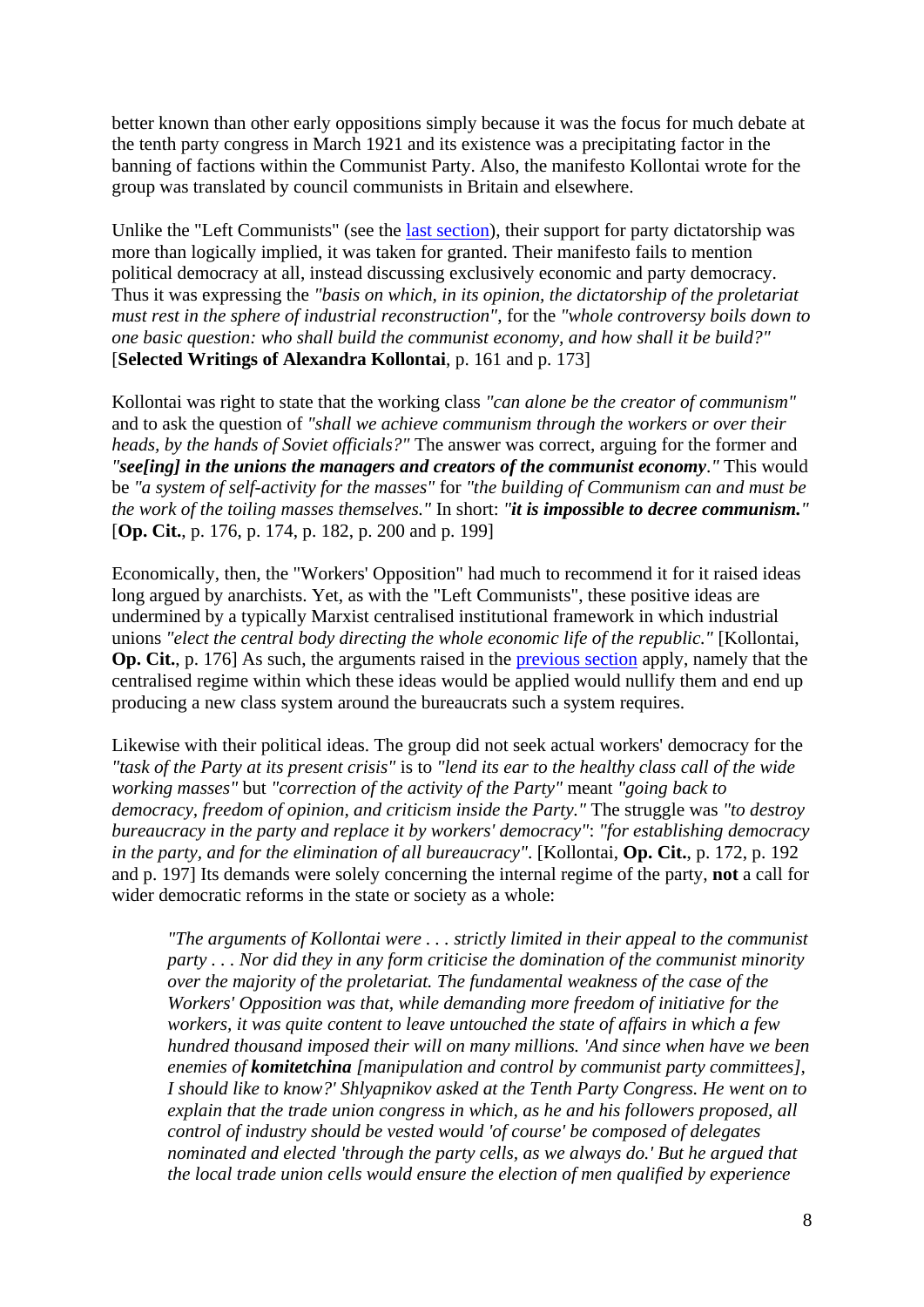*and ability in place of those who are 'imposed on us at present' by the centre. Kollontai and her supporters had no wish to disturb the communist party's monopoly of political power."* [Leonard Schapiro, **The Origin of the Communist Autocracy**, p. 294]

Thus they *"sought to preserve the Bolshevik monopoly of power, condoning the use of terror whenever necessary to accomplish this. They limited their demands to internal party reforms, and never advocated sharing political authority with other socialist organisations."* Indeed, Kollontai *"declared that the Workers' Opposition were among the first volunteers to go fight the [Kronstadt] rebels"*, who had raised the demand for soviet democracy (see appendix ["What was the Kronstadt Rebellion?"](append42.html) for more information). [Paul Avrich, **Kronstadt 1921**, pp. 182-3]

Even this extremely limited demand for more economic democracy was too much for Lenin. In January 1921, he argued that the Bolsheviks *"have now added to our platform the following: We must combat the ideological discord and the unsound elements of the opposition who talk themselves into repudiating all 'militarisation of industry', and not only the 'appointments method', which has been the prevailing one up to now, but all 'appointments', that is, in the last analysis, repudiating the Party's leading role in relation to the non-Party masses. We must combat the syndicalist deviation, which will kill the Party unless it is entirely cured of it."* Indeed, *"syndicalist deviation . . . leads to the collapse of the dictatorship of the proletariat."* [**Collected Works**, Vol. 32, p. 53 and p. 86] Maurice Brinton correctly notes that by this Lenin meant that *"working class power ('the dictatorship of the proletariat') is impossible if there are militants in the Party who think the working class should exert more power in production ('the syndicalist deviation')."* Moreover, *"Lenin here poses quite clearly the question of 'power of the Party' or 'power of the class.' He unambiguously opts for the former -- no doubt rationalising his choice by equating the two. But he goes even further. He not only equates 'workers power' with the rule of the Party. He equates it with acceptance of the ideas of the Party leaders!"* [**The Bolsheviks and Workers Control**, p. 76]

The "Workers' Opposition," asserted Lenin was a *"syndicalist and anarchist deviation"* produced partly by *"the influx into the Party of former Mensheviks, and also of workers and peasants who have not yet fully assimilated the communist world outlook."* Their ideas on economic reform were *"radically wrong in theory, and represent a complete break with Marxism and communism, with the practical experience of all semi-proletarian revolutions and of the present proletarian revolution."* [Lenin, **Op. Cit.**, pp. 245-6] Significantly, the *"basic arguments of the Opposition were not dealt with in any depth"* at the tenth party congress. *"What argument -- as distinct from invective -- there was, was often confused,"* Maurice Brinton summarises. *"For instance, apart from being (a) 'genuinely counterrevolutionary' and (b) 'objectively counter-revolutionary', the Workers' Opposition was also 'too revolutionary'. Their demands were 'too advanced' and the Soviet Government still had to concentrate on overcoming the masses' cultural backwardness. According to Smilga the extreme demands (of the Workers' Opposition) disrupted the Party's efforts and raised hopes among the workers which could only be disappointed. But, most important, the demands of the Workers' Opposition were revolutionary in a wrong (anarcho-syndicalist) way. This was the ultimate anathema."* [**Op. Cit.**, p. 79]

For Lenin, the idea of industrial democracy was a nonsense. In this he was simply repeating the perspective he had held from the spring of 1918. As he put it, it was *"a term that lends*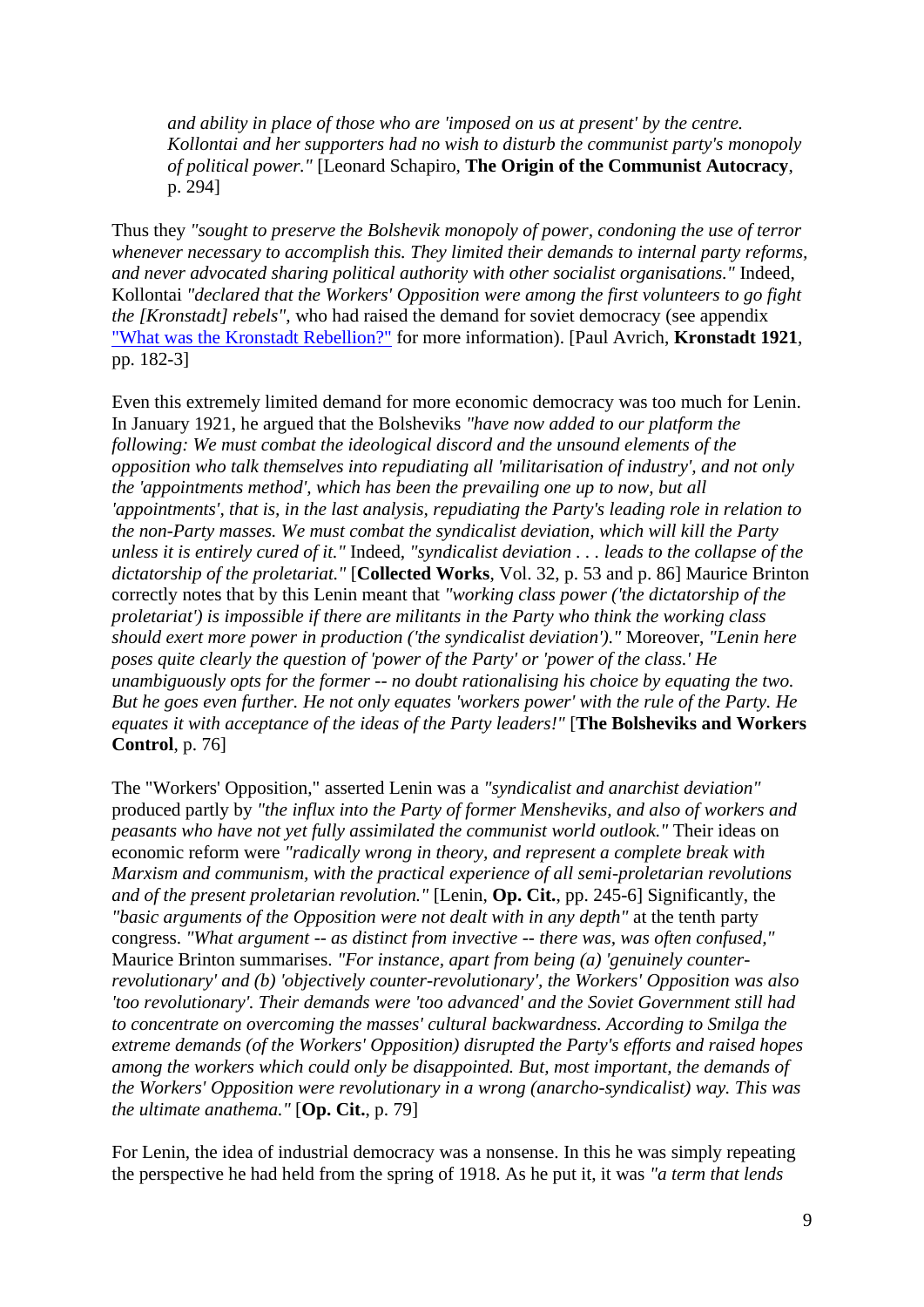*itself to misinterpretations. It may be read as a repudiation of dictatorship and individual authority."* Industry, he argued, *"is indispensable, democracy is not"* and *"on no account must we renounce dictatorship either."* Indeed, *"[i]ndustry is indispensable, democracy is a category proper only to the political sphere".* He did admit *"[t]hat [the opposition] has been penetrating into the broad masses is evident"*, however the *"bidding for or flirtation with the non-Party masses"* was a *"radical departure from Marxism." "Marxism teaches,"* he stressed, *"and this tenet has not only been formally endorsed by the whole Communist International in the decisions of the Second (1920) Congress of the Comintern on the role of the political party of the proletariat, but has also been confirmed in practice by our revolution -- that only the political party of the working class, i.e. the Communist Party, is capable of uniting, training and organising a vanguard of the proletariat . . . . that alone will be capable of withstanding the inevitable petty-bourgeois vacillation of this mass . . . Without this the dictatorship of the proletariat is impossible."* [**Collected Works**, vol. 31, p. 82, p. 27, p. 26, p. 197 and p. 246] In other words, *"Marxism"* teaches that workers' democracy and protest (the only means by which *"vacillation"* can be expressed) is a danger to the *"dictatorship of the proletariat*" -- see [section H.5.3](sectionH.html#sech53) on why this position is the inevitable outcome of vanguardism.

In a way, Lenin was correct for economic democracy combined with political dictatorship would be a contradiction. Trotsky recognised this contradiction at the Tenth Congress when attacking the "Workers' Opposition": *"Formally speaking this [the creation of factory committees] is indeed the clearest line of workers' democracy. But we are against it. Why? For a basic reason, to preserve the party's dictatorship, and for subordinate reasons: management would be inefficient."* [quoted by Alec Nove, *"Trotsky, collectivization and the five year plan,"* **Socialism, Economics and Development**, p. 100] In terms of his *"subordinate"* reason, it should suffice to note the waste and inefficency in the economy which occurred after he and Lenin imposed *"one-man management"* and the *"militarisation of labour"* (see [section H.6.2\)](sectionH.html#sech62).

It should be stressed that this opposition and the debate it provoked occurred after the end of the Civil War. The Whites under Wrangel had been defeated in November 1920 and the Russian revolution was no longer in immediate danger. As such, there was an opportunity for constructive activity and mass participation in the rebuilding of Russia. The leading Bolsheviks rejected such demands, even in the limited form advocated by the "Workers' Opposition". Lenin and Trotsky clearly saw **any** working class participation as a danger to their power. Against the idea of economic participation under Communist control raised by the "Workers' Opposition", the leading Bolsheviks favoured the New Economic Policy (NEP). This was a return to the same kind of market-based *"state capitalist"* strategy Lenin had advocated against the "Left Communists" **before** the outbreak of the civil war in May 1918 (and, as noted, he had argued for in 1917). This shows a remarkable consistency in Lenin's thoughts, suggesting that claims the policies he advocated and implemented in power were somehow the opposite of what he "really" wanted are weak.

As with the "Left Communists" of 1918, Lenin saw his opposition to the "Workers' Opposition" as reflecting the basic ideas of his politics. *"If we perish,"* he said privately at the time according to Trotsky, *"it is all the more important to preserve our ideological line and give a lesson to our continuators. This should never be forgotten, even in hopeless circumstances."* [quoted by Daniels, **Op. Cit.**, p. 147] Thus the opposition to even limited economic democracy was the lesson -- along with party dictatorship -- he wished his followers to learn: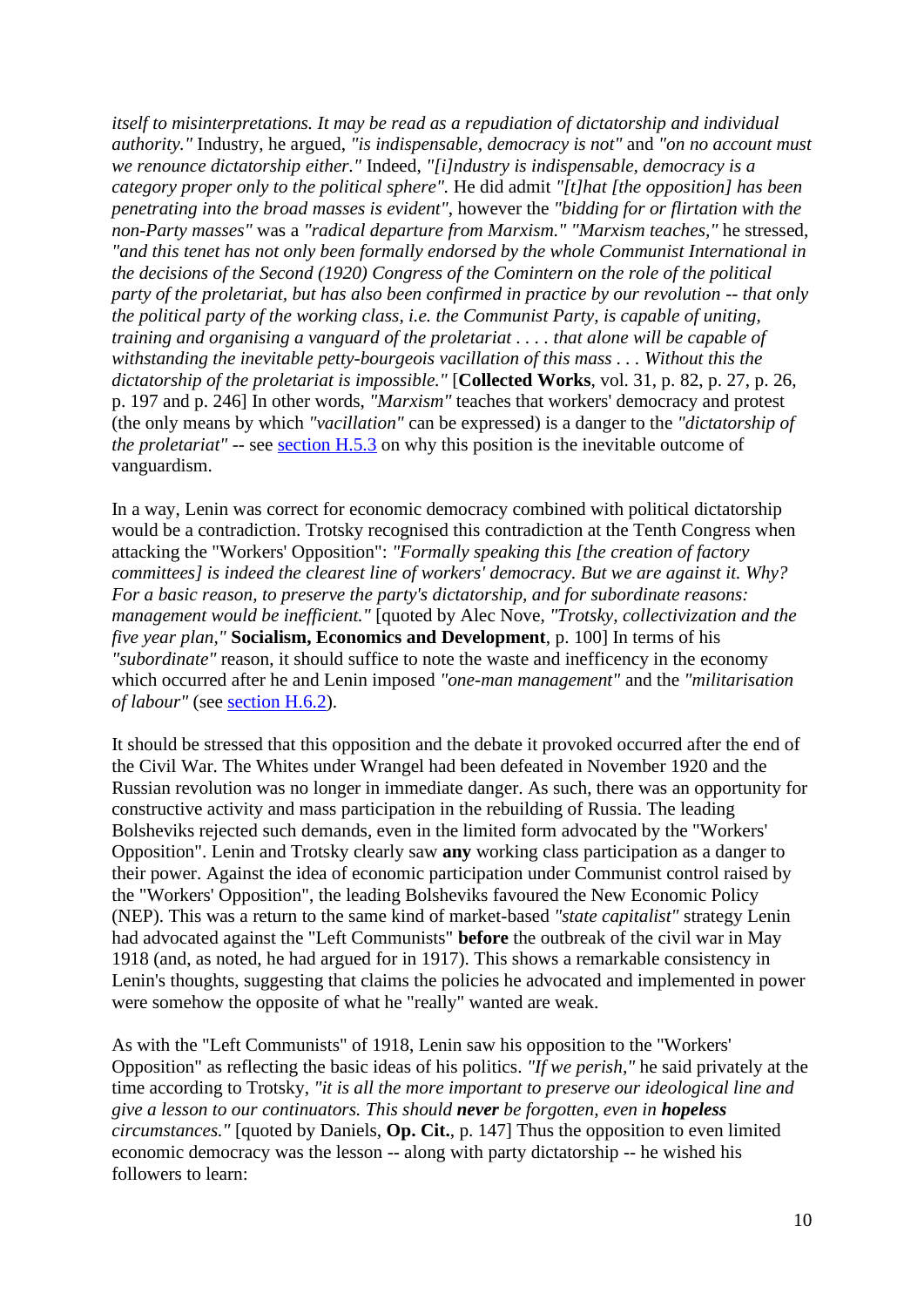*"the dictatorship of the proletariat cannot be exercised through an organisation embracing the whole of the class, because in all capitalist countries (and not only over here, in one of the most backward) the proletariat is still so divided, so degraded, and so corrupted in parts . . . that an organisation taking in the whole proletariat cannot directly exercise proletarian dictatorship. It can be exercised only by a vanguard . . . Such is the basic mechanism of the dictatorship of the proletariat, and the essentials of transition from capitalism to communism . . . for the dictatorship of the proletariat cannot be exercised by a mass proletarian organisation."* [Lenin, **Op. Cit.**, vol. 32, p. 21]

In short, the proletariat having **economic** power would undermine "the dictatorship of the proletariat":

*"To govern you need an army of steeled revolutionary Communists. We have it, and it is called the Party. All this syndicalist nonsense about mandatory nominations of producers must go into the wastepaper basket. To proceed on those lines would mean thrusting the Party aside and making the dictatorship of the proletariat in Russia impossible."* [Lenin, **Op. Cit.**, p. 21]

In summary, like the "Left Communists", the "Workers' Opposition" presented a platform of economic and internal party reforms rooted in the assumption of Bolshevik party domination. Such a policy would be too contradictory to be applied: either the economic reforms would remain a dead letter under party control or the economic reforms would provoke demands for political change. This last possibility may explain Lenin's vitriolic attacks on the "Workers' Opposition."

This opposition, like the "Left Communists" of 1918, was ultimately defeated by organisational pressures within the party and state. Victor Serge *"was horrified to see the voting rigged for Lenin's and Zinoviev's 'majority'"* in late 1920. [**Memoirs of a Revolutionary**, p. 123] Kollantai complained that while officially one and a half million copies of the "Workers' Opposition" manifesto were published, in fact only 1500 were *"and that with difficulty."* [quoted by Schaprio, **Op. Cit.**, p. 291] This applied even more after the banning of factions, when the party machine used state power to break up the base of the opposition in the trade unions as well as its influence in the party:

*"Victimisation of supporters of the "Workers' Opposition" began immediately after the Tenth Party Congress. 'The struggle,' as Shlyapnikov later recounted, 'took place not along ideological lines but by means . . . of edging out from appointments, of systematic transfers from one district to another, and even expulsion from the party.' . . . the attack was levelled not for heretical opinions, but for criticism of any kind of party shortcomings. 'Every member of the party who spoke in defence of the resolution on workers' democracy [in the party] was declared a supporter of the Workers' Opposition and guilty of disintegrating the party,' and was accordingly victimised."* [Schapiro, **Op. Cit.**, pp. 325-6]

Thus *"the party Secretariat was perfecting its technique of dealing with recalcitrant individuals by the power of removal and transfer, directed primarily at the adherents of the Workers' Opposition. (Of the 37 Workers' Opposition delegates to the Tenth Congress whom Lenin consulted when he was persuading Shlyapnikov and Kutuzov to enter the Central Committee, only four managed to return as voting delegates to the next congress.)"* A similar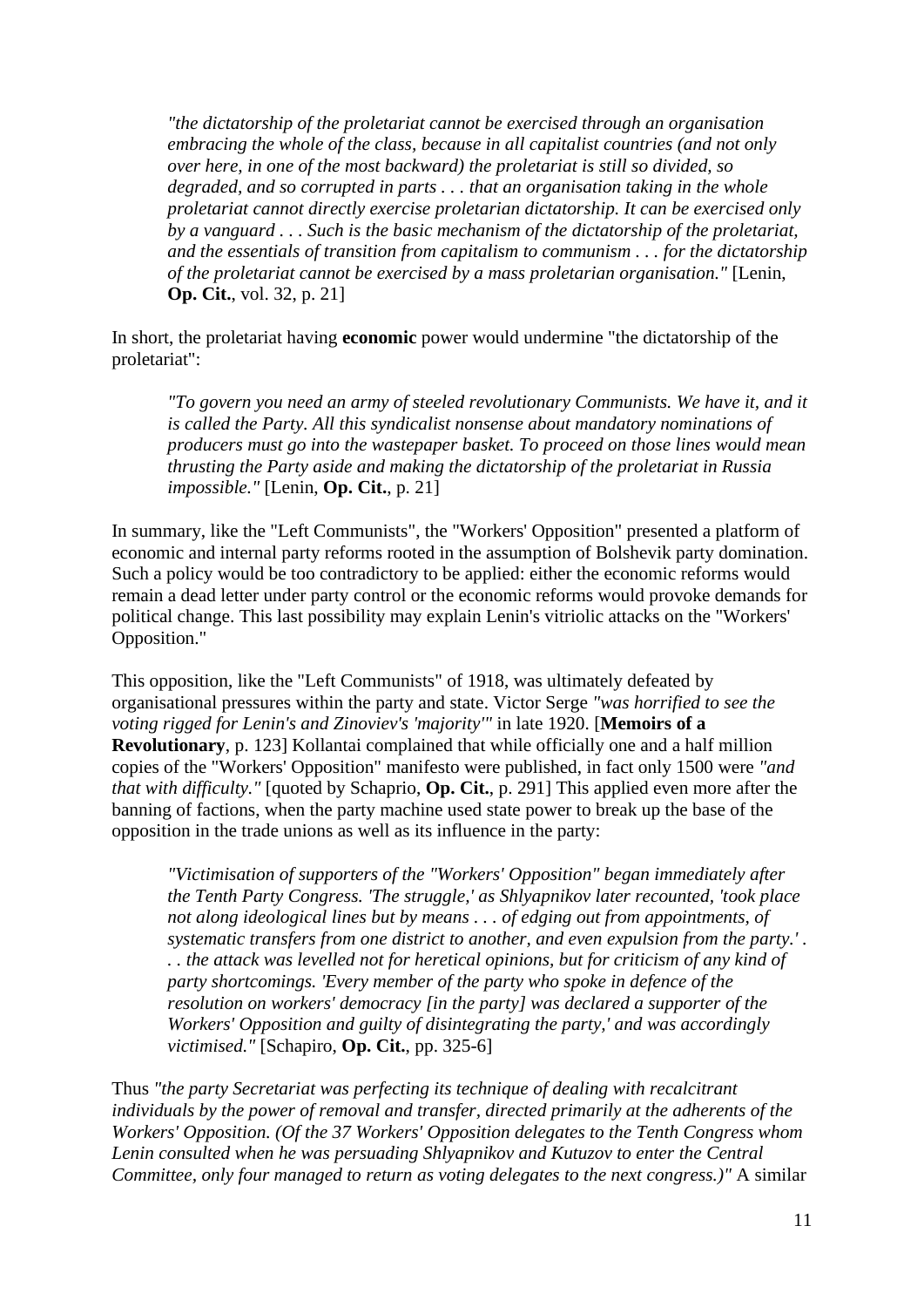process was at work in the trade unions. For example, *"[w]hen the metalworkers' union held its congress in May 1921, the Central Committee of the party handed it a list of recommended candidates for the union leadership. The metalworkers' delegates voted down the party-backed list, but this gesture proved futile: the party leadership boldly appointed their own men to the union offices."* This was *"a show of political force"* as the union was a centre of the "Workers' Opposition". [Daniels, **Op. Cit.**, p. 161 and p. 157]

This repression was practised under Lenin and Trotsky, using techniques which were later used by the Stalinists against Trotsky and his followers. Lenin himself was not above seeking to remove his opponents from the central committee by undemocratic methods. At the Tenth Party Congress he had persuaded Shlyapnikov to be elected to the Central Committee in an attempt to undermine the opposition. A mere *"five months later, Lenin was demanding his expulsion for a few sharp words of criticism of the bureaucracy, uttered at a private meeting of a local party cell. If he was looking for a pretext, he could scarcely have picked a weaker one."* [Schapiro, **Op. Cit.**, p. 327] Lenin failed by only one vote short of the necessary two thirds majority of the Committee.

In summary, the "Workers' Opposition" vision was limited. Politically, it merely wanted democracy within the party and did not question the party's monopoly of power. As such, it definitely did not deserve the labels *"anarchist"* and *"syndicalist"* which its opponents labelled it. As far as its economic policy goes, it, too, was limited. Its demands for economic democracy were circumscribed by placing it under the control of the communist cells within the trade unions as well as within a typically Marxist centralised economic structure.

## <span id="page-11-0"></span>**3 What about Trotsky's "Left Opposition" in the 1920s?**

We now turn to what is probably the most famous opposition, namely Trotsky's "Left Opposition" of 1923-7, for it spawned numerous Trotskyist sects across the globe as well as the second "Fourth International" (the first had been formed in 1922 by council communists from Germany, Holland and Britain, amongst others). Chris Harman (of the UK's SWP) can be considered typical, arguing that *"there was always an alternative to Stalinism. It meant, in the late 1920s, returning to genuine workers' democracy and consciously linking the fate of Russia to the fate of world revolution."* He asserts that the *"historical merit of the "Left Opposition"* was that it *"did link the question of the expansion of industry with that of working-class democracy and internationalism."* [**Bureaucracy and Revolution in Eastern Europe**, p. 19] Other Leninists make similar claims. Victor Serge, a member of the "Left Opposition" in Russia and then Trotskyist in exile, stated that its programme was *"the reform of the Soviet State by a return to working-class democracy."* [**Memoirs of a Revolutionary**, p. 256]

Unfortunately, such claims are not true. As Serge himself noted elsewhere, Trotsky may have *"ever since 1923 [been] for the renovation of the party through inner party democracy and the struggle against bureaucracy"* but *"the greatest reach of boldness of the Left Opposition in the Bolshevik Party was to demand the restoration of inner-Party democracy, and it never dared dispute the theory of single-party government -- by this time, it was too late."* [**The Serge-Trotsky Papers**, p. 201 and p. 181] Here we show that this was, indeed, the case and will concentrate on the 1923 to 1927 period, before it was crushed and all opposition disappeared for decades (for a refutation of similar claims about Trotsky's opposition to Stalinism which extends into the 1930s, see [section 15](append31.html#app15) of the appendix ["Reply to errors and](append31.html)  [distortions in David McNally's pamphlet 'Socialism from Below'"\)](append31.html).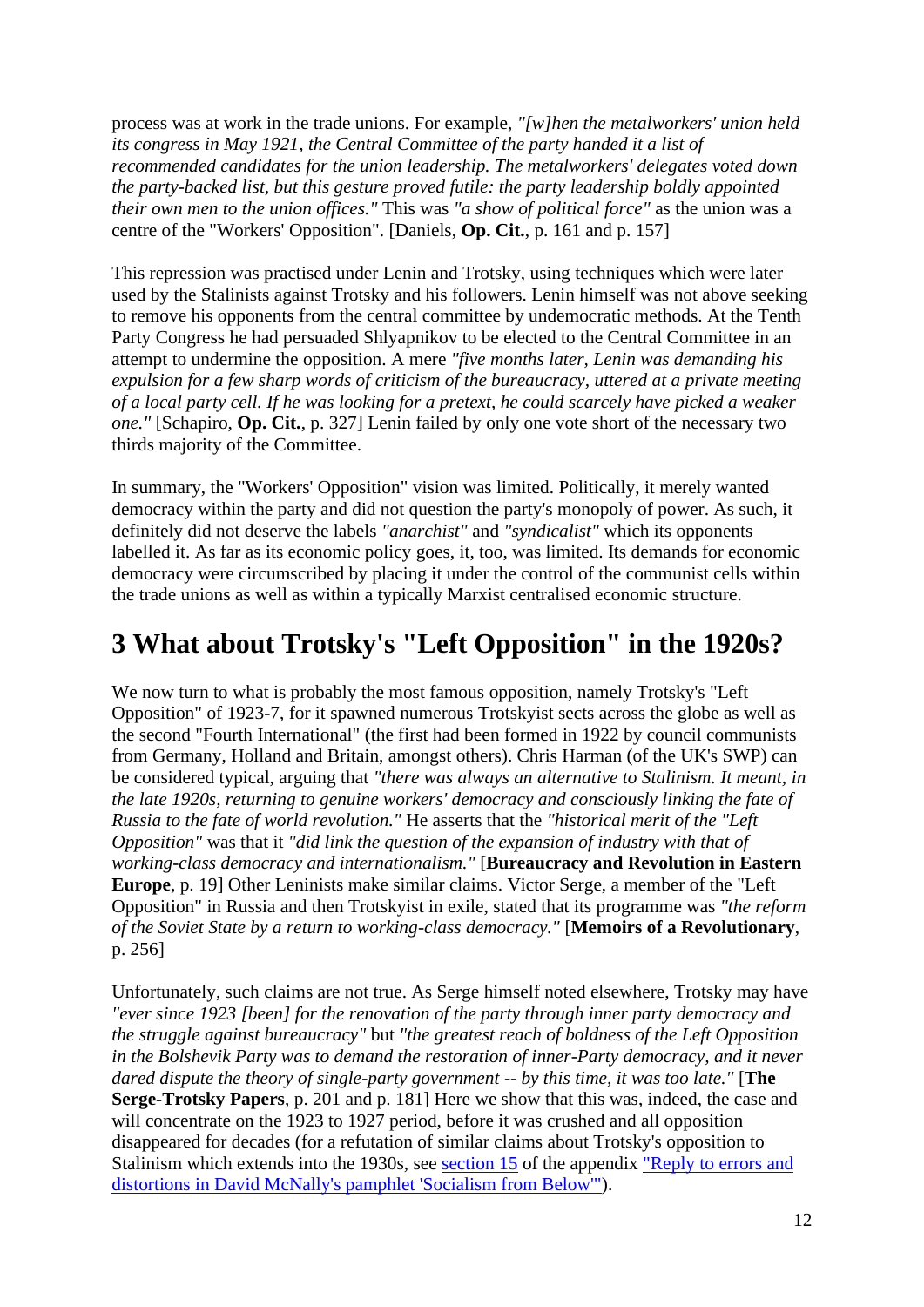It is indeed the case that since 1919 Trotsky, like Lenin, had been wholeheartedly in favour of the party dictatorship and had opposed all oppositions which raised the need for economic reforms which would increase workers' control. This did not change in the 1920s but by 1923 even he could not fail to see that something was going wrong. Unsurprisingly, given its blindness to the substantial evidence of degeneration that had grown every greater since 1917, his opposition was by far the weakest politically as it questioned far fewer things. As Cornelius Castoriadis points out:

*"From the beginning of 1918 until the banning of factions in March 1921, tendencies within the Bolshevik party were formed that, with farsightedness and sometimes an astonishing clarity, expressed opposition to the Party's bureaucratic line and to its very rapid bureaucratisation. These were the 'Left Communists' (at the beginning of 1918), then the 'Democratic Centralist' tendency (1919), and finally the 'Workers' Opposition' (1920-21). . . these oppositions were defeated one by one . . . The very feeble echoes of their critique of the bureaucracy that can be found later in the (Trotskyist) 'Left Opposition' after 1923 do not have the same signification. Trotsky was opposed to the bad policies of the bureaucracy and to the excesses of its power. He never put into question its essential nature. Until practically the end of his life, he never brought up the questions raised by the various oppositions of the period from 1918 to 1921 (in essence: 'Who manages production?' and 'What is the proletariat supposed to do during the 'dictatorship of the proletariat,' other than work and follow the orders of 'its' party?')."* [**Political and Social Writings**, vol. 2, p. 98]

While the "Left Communists" and "Workers' Opposition" had challenged Lenin's state capitalist economic policies while upholding the Bolshevik monopoly of power (implicitly or explicitly), Trotsky did not even manage that. His opposition was firmly limited to internal reforms to the party which he hoped would result in wider participation in the soviets and trade unions. Just as he did not bother to explain why continuing party dictatorship would reinvigorate the soviets or unions, he did not explain how benevolent dictatorship was possible nor why an economic regime marked by wage-labour (employed by the state rather than capitalists) would not be exploitative. Instead, these positions were simply asserted -- for they were, after all, Leninist orthodoxy and had been for some time.

Politically, Trotsky was unashamedly in favour of party dictatorship. Indeed, his basic opposition to Stalinism was because he considered it as the end of that dictatorship by the rule of the bureaucracy. His comments against the "Workers' Opposition" at the Tenth Party Congress in March 1921 set the tone:

*"The 'workers opposition' puts forward dangerous slogans which fetishise the principles of democracy. Elections from within the working class were put above the party, as if the party had no right to defend its dictatorship even when this dictatorship was temporarily at odds with the passing feelings of workers' democracy . . . It is essential to have a sense of -- so to speak -- the revolutionary-historical primacy of the party, which is obliged to hold on to its dictatorship, despite the temporary waverings of the masses . . . even of the workers."* [quoted by Alec Nove, *"Trotsky, collectivization and the five year plan,"* **Socialism, Economics and Development**, p. 100]

In April 1923, he stressed that *"[i]f there is one question which basically not only does not require revision but does not so much as admit the thought of revision, it is the question of*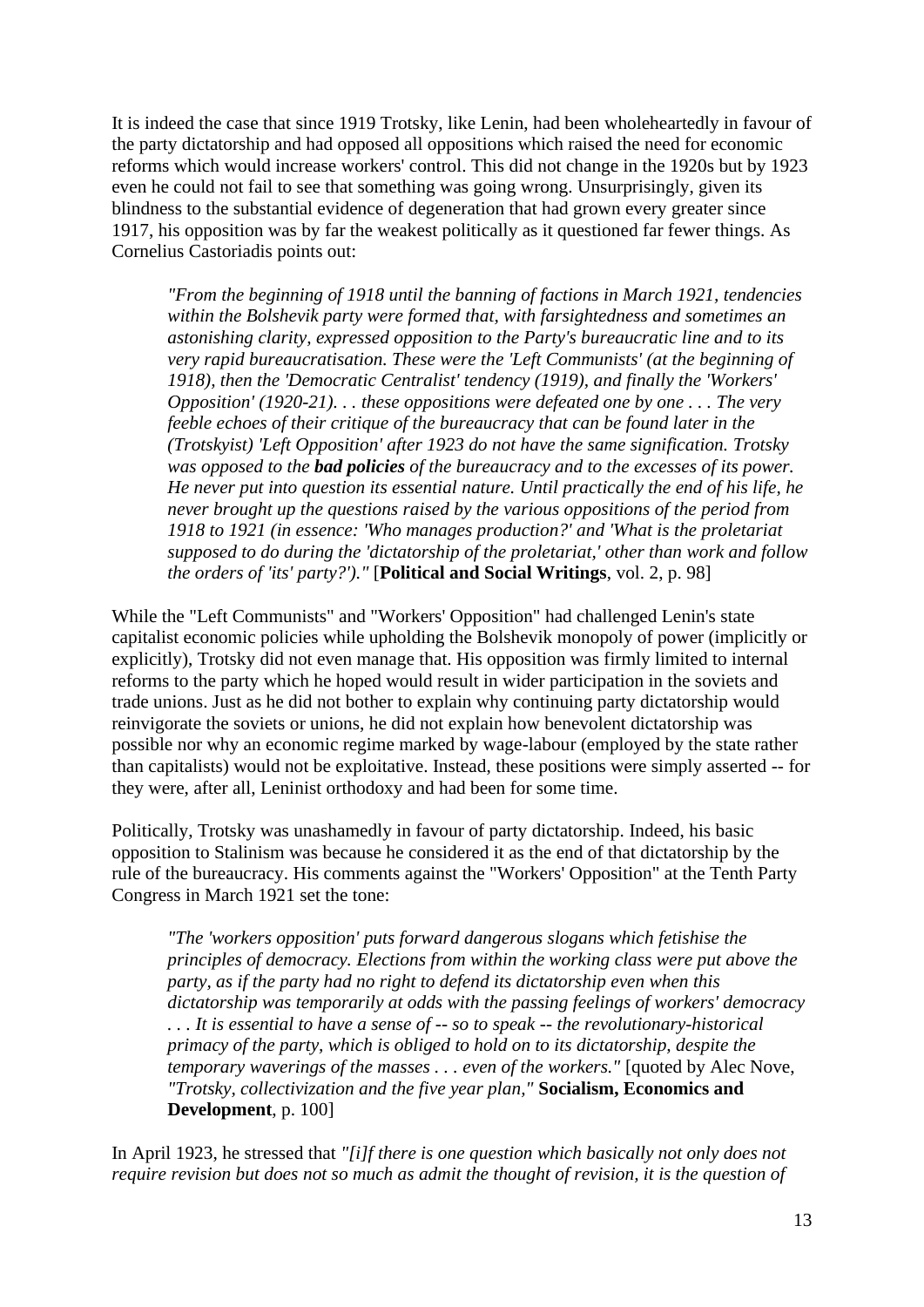*the dictatorship of the Party."* [**Leon Trotsky Speaks**, p. 158] He was true to his word. In *"The New Course"* (generally accepted as being the first public expression of his opposition to the developing Stalinist regime), he stated that *"[w]e are the only party in the country, and in the period of the dictatorship it could not be otherwise."* Moreover, it was *"incontestable that factions [within the party] are a scourge in the present situation"* and so the party *"does not want factions and will not tolerate them."* [**The Challenge of the "Left Opposition" (1923-25)**, p. 78, p. 80 and p. 86] In May 1924, he even went so far as to proclaim that:

*"Comrades, none of us wants to be or can be right against the party. In the last analysis, the party is always right, because the party is the sole historical instrument that the working class possesses for the solution of its fundamental tasks. I have already said that nothing would be simpler than to say before the party that all these criticisms, all these declarations, warnings, and protests -- all were mistaken from beginning to end. I cannot say so, however, comrades, because I do not think it. I know that no one can be right against the party. It is only possible to be right with the party and through it since history has not created any other way to determine the correct position."* [**Op. Cit.**, p.161]

So his opposition was a loyal one, initially accepting defeats and following party discipline. In fact, he made a great deal of being the true heir of Lenin and so not only did not question Bolshevik orthodoxy but instead championed it in every detail. Hence the limitations of his opposition.

However, confusion creeps into the politics of the "Left Opposition" simply because it used the term *"workers' democracy"* a lot. However, a close reading of Trotsky's argument soon clarifies this issue. Trotsky, following the Communist Party itself and the "Workers' Opposition", had simply redefined what *"workers' democracy"* meant. Rather than mean what you would expect it would mean, the Bolsheviks had changed its meaning to become *"party democracy."* Thus Trotsky could talk about *"party dictatorship"* and *"workers' democracy"* without contradiction. As his supporter Max Eastman noted in the mid-1920s, Trotsky was in favour of the *"programme of democracy within the party -- called 'Workers' Democracy' by Lenin."* This *"was not something new or especially devised . . . It was part of the essential policy of Lenin for going forward toward the creation of a Communist society -- a principle adopted under his leadership at the Tenth Congress of the party, immediately after the cessation of the civil war."* [**Since Lenin Died**, p. 35] In the words of historian Robert V. Daniels:

*"The Opposition's political ideal was summed up in the slogan 'workers' democracy,' which referred particularly to two documents [from 1921 and 1923] . . . Both these statements concerned the need to combat 'bureaucratism' and implement party democracy."* [**Op. Cit.**, p. 300]

That this was the case can be seen from the Fourth All-Russian Congress of Trade Unions in 1921:

*"At the meeting of delegates who were party members, Tomsky submitted for routine approval a set of theses on the tasks of trade unions. The approval was a matter of form, but an omission was noted, The theses made no reference to the formula of 'proletarian democracy' with which the Tenth Congress had tried to assuage the rank and file. Riazanov . . . offered an amendment to fill the breach, in language almost*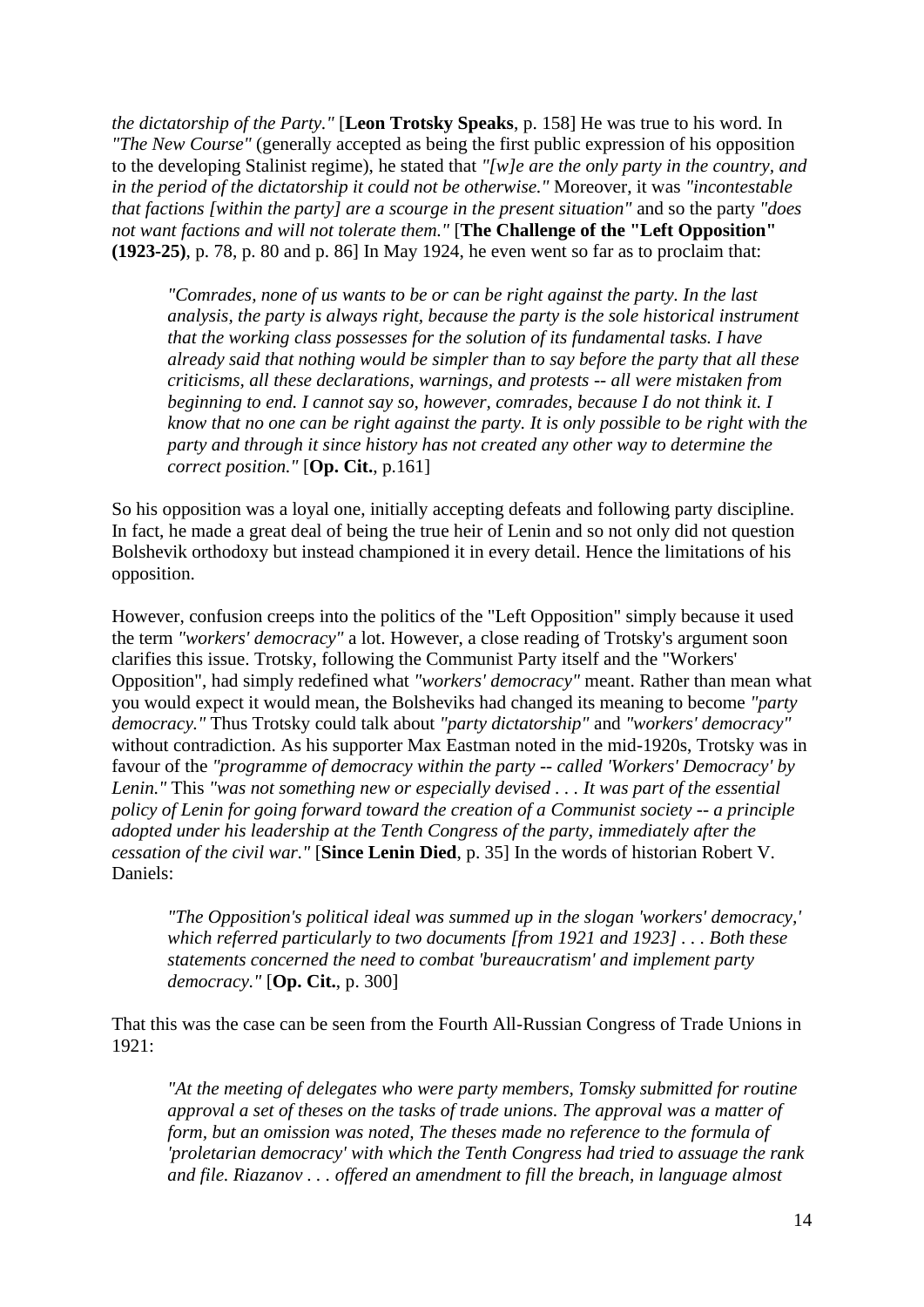*identical with the Tenth Congress resolution: 'The party must observe with special care the normal methods of proletarian democracy, particularly in the trade unions, where most of all the selection of leaders should be done by the organised party masses themselves.' . . . The party leadership reacted instantaneously to this miscarriage of their plans for curtailing the idea of union autonomy. Tomksy was summarily ejected from the trade union congress. Lenin put in an appearance together with Bukharin and Stalin to rectify the unionists' action."* [Daniels, **Op. Cit.**, p. 157]

The *"New Course Resolution"* passed in December 1923 stresses this:

*"Workers' democracy means the liberty of frank discussion of the most important questions of party life by all members, and the election of all leading party functionaries and commissions by those bodies immediately under them. It does not, however, imply the freedom to form factional groupings, which are extremely dangerous for the ruling party, since they always threaten to split or fragment the government and the state apparatus as a whole.*

*"Within a party, which represents a voluntary union of people on the basis of definite ideals and practice, it is obvious that there can be no toleration of the formation of groupings whose ideological content is directed against the party as a whole and against the dictatorship of the proletariat, as for instance the Workers' Truth and Workers' Group."* [Trotsky, **Op. Cit.**, p. 408]

As we show in the [next section,](append45#app4) these groups actually advocated **genuine** workers' democracy -- that is, they opposed the party's monopoly of power and supported multi-party elections. Thus Trotsky's opposition was hardly democratic, defending the practice and concept of *"the dictatorship of the party"* throughout the 1920s and -- correctly! -- linking it to Lenin and so Leninist orthodoxy:

*"Of course, the foundation of our regime is the dictatorship of a class. But this in turn . . . assumes it is a class that has come to self-consciousness through its vanguard, which is to say, through the party. Without this, the dictatorship could not exist . . . Dictatorship is the most highly concentrated function of a class, and therefore the basic instrument of a dictatorship is a party. In the most fundamental aspects a class realises its dictatorship through a party. That is why Lenin spoke not only of the dictatorship of the class but also the dictatorship of the party and, in a certain sense, made them identical."* [Trotsky, **The Challenge of the "Left Opposition" (1926-27)**, pp. 75-6]

Trotsky argued that Stalin's policies were, in fact, a ploy to substitute the dictatorship of the party apparatus for the dictatorship of the party. Such a substitution, he argued, had its roots in a *"disproportion"* between the workers and peasants. As long as there was a *"proper 'proportion'"* between the two and *"the advance of democratic methods in the party and working class organisations,"* then *"the identification of the dictatorship of the class with that of the party is fully and completely justified historically and politically."* Needless to say, Trotsky did not bother to ask how much democracy (of **any** kind) was possible under a party dictatorship nor how a class could run society or have democratic organisations if subjected to such a dictatorship. For him it was a truism that the *"dictatorship of a party does not*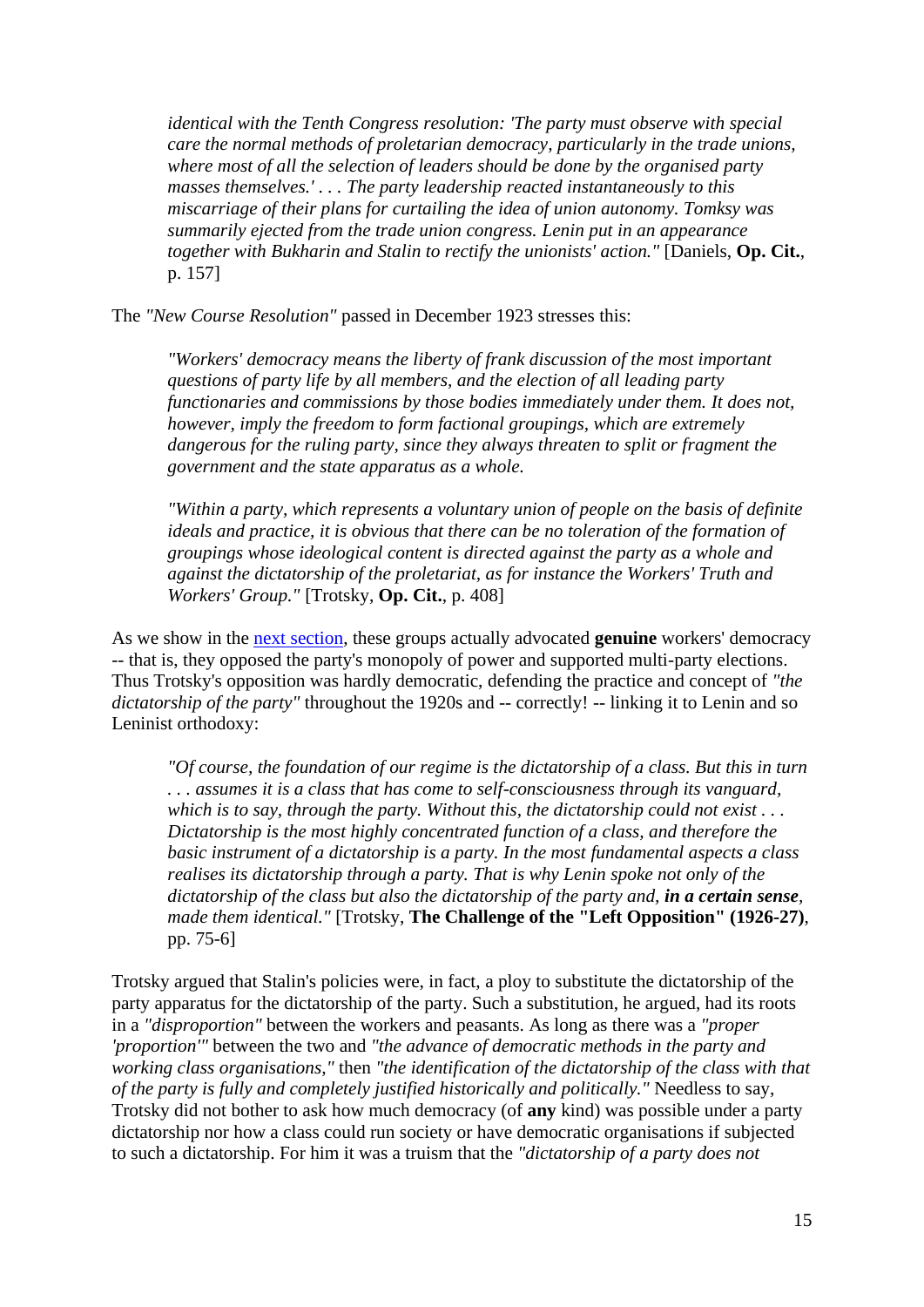*contradict the dictatorship of the class either theoretically or practically, but is an expression of it."* [**Op. Cit.**, p. 76]

This was no temporary aberration. As indicated in [section H.3.8,](sectionH.html#sech38) Trotsky repeated this support for party dictatorship ten years later. This was because it was Bolshevik orthodoxy, as indicated in March 1923 by the Central Committee of the Communist Party when it summarised the lessons gained from the Russian revolution, namely that *"the party of the Bolsheviks proved able to stand out fearlessly against the vacillations within its own class, vacillations which, with the slightest weakness in the vanguard, could turn into an unprecedented defeat for the proletariat."* Vacillations are expressed by workers' democracy and so this was rejected: *"The dictatorship of the working class finds its expression in the dictatorship of the party."* (*"To the Workers of the USSR"*, Zinoviev, **History of the Bolshevik Party**, p. 213 and p. 214)

Unsurprisingly, this perspective was also raised in the 1927 **Platform of the Opposition**, alongside the same contradictory demands for *"workers' democracy"* and the revitalising of the soviets and trade unions. It made the limited nature of Trotsky's opposition clear, for it attacked Stalin for **weakening** the party's dictatorship. In its words, the *"growing replacement of the party by its own apparatus is promoted by a 'theory' of Stalin's which denies the Leninist principle, inviolable for every Bolshevik, that the dictatorship of the proletariat is and can be realised only through the dictatorship of the party."* It repeats this principle by arguing that *"the dictatorship of the proletariat demands a single and united proletarian party as the leader of the working masses and the poor peasantry."* As such, *"[w]e will fight with all our power against the idea of two parties, because the dictatorship of the proletariat demands as its very core a single proletarian party. It demands a single party."* [*"The Platform of the Opposition"*, **The Challenge of the "Left Opposition" (1926-27)**, p. 395, p. 439 and p. 441]

This conviction was so strong that even after the defeat of the "Left Opposition" it was the case that in the prison camps *"almost all the Trotskyists continued to consider that 'freedom of party' would be 'the end of the revolution.' 'Freedom to choose one's party -- that is Menshevism,' was the Trotskyists' final verdict."* [Ante Ciliga, **The Russian Enigma**, p. 280] Such is the power of ideology.

So *"workers' democracy"* had a very specific meaning to the Communist Party, namely one limited to within the party and **not** a call for **genuine** democracy in the unions or soviets. Such a definition, obviously, in no way undermines the dictatorship of the party -- but it does allow the use of quotations by Leninists to bolster a false narrative on the nature of Bolshevism.

Politically, then, the opposition urged the benevolent dictatorship of an internally democratic party. Economically, Trotsky's opposition was far more backward than previous ones. For Trotsky, economic democracy was not an issue and so it played no role in determining the socialist nature of a society. Rather state ownership did. Thus he did not question one-man management in the workplace nor the capitalist social relationships it generated. For Trotsky, it was *"necessary for each state-owned factory, with its technical director and with its commercial director, to be subjected not only to control from the top -- by the state organs - but also from below, by the market which will remain the regulator of the state economy for a long time to come.*" In spite of the obvious fact that the workers did not control their labour or its product, Trotsky asserted that *"[n]o class exploitation exists here, and consequently*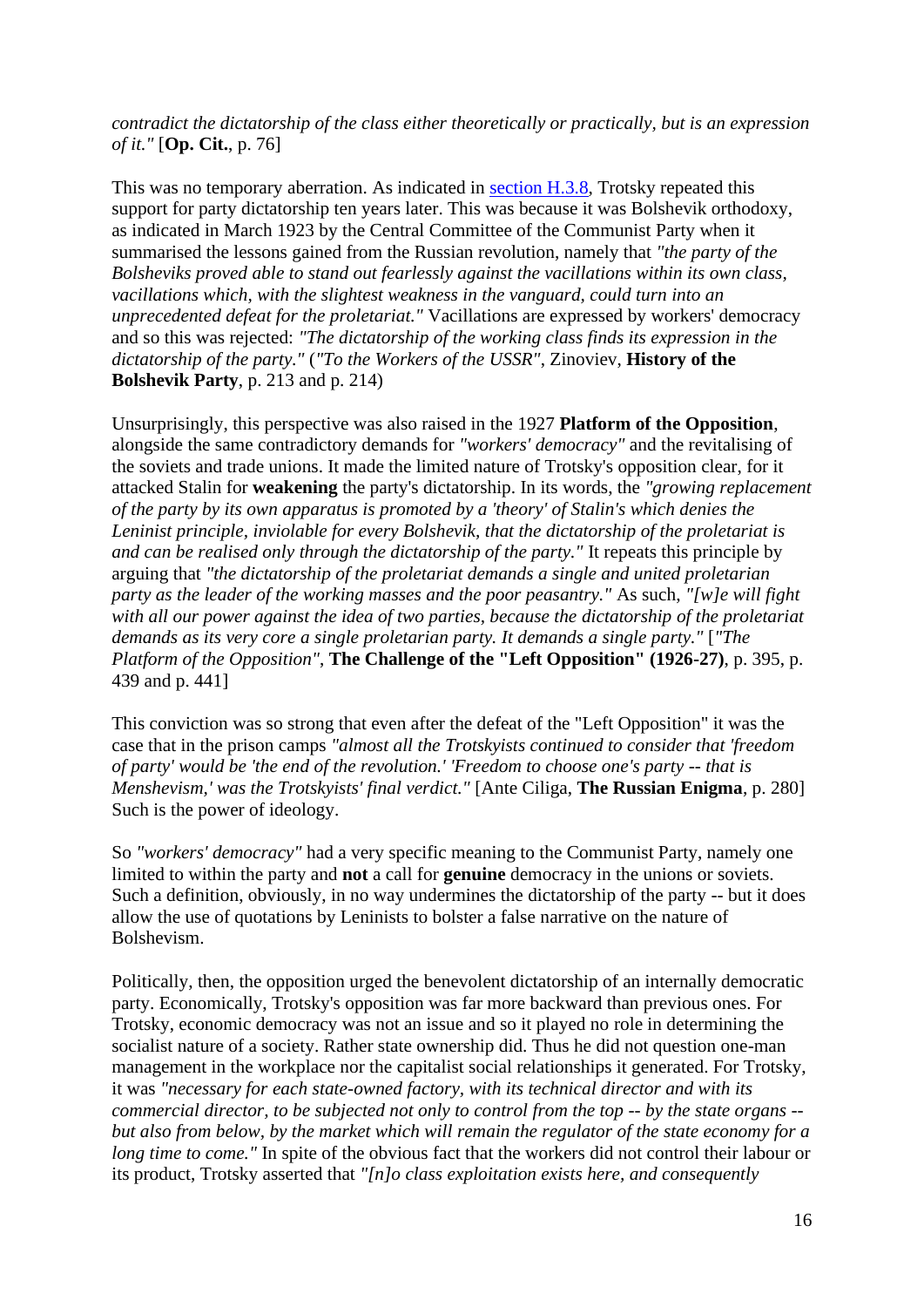*neither does capitalism exist."* Moreover, *"socialist industry . . . utilises methods of development which were invented by capitalist economy."* Ultimately, it was not selfmanagement that mattered, it was *"the growth of Soviet state industry [which] signifies the growth of socialism itself, a direct strengthening of the power of the proletariat"*. [**The First 5 Years of the Communist International**, vol. 2, p. 237 and p. 245]

Unsurprisingly, then, the "Left Opposition" did not even have the merit of the "Left Communists" or "Workers' Opposition" in raising economic reforms. Its Platform simply repeated Bolshevik orthodoxies, arguing that *"nationalisation of the means of production was a decisive step toward the socialist reconstruction of that whole social system which is founded upon the exploitation of man by man"* and that the *"appropriation of surplus value by a workers' state is not, of course, exploitation."* However, it also acknowledged that *"we have a workers' state with bureaucratic distortions"* and a *"swollen and privileged administrative apparatus devours a very considerable part of our surplus value"* while *"all the data testify that the growth of wages is lagging behind the growth of the productivity of labour."* [*"The Platform of the Opposition"*, **The Challenge of the "Left Opposition" (1926-27)**, pp. 347-8, p. 350]

So an economic regime marked by one-man management by state-appointed bosses under a party dictatorship could somehow be without exploitation even though someone other than the workers controlled both their labour and how its product (and any surplus) was used? It is hardly surprising that the new master class sought their own benefit; what is surprising is that the "Left Opposition" could not see the reality of state-capitalism. Rather, it focused its attention on the living standards of the working class and paid no attention to the relations of production in the workplace, raising no proposals nor demands about establishing workers' control of industry. Given its self-proclaimed role as defender of Leninist orthodoxy and its social relations, perhaps this is not so surprising after all.

In summary, Trotsky's "opposition" in no way presented any real alternative to Stalinism. At no time did he question the fundamental social relationships within Soviet society. As the 1927 Platform noted, he saw Stalinism as the victory of the state bureaucracy over the party and **its** dictatorship. Writing ten years after the Platform, Trotsky reiterated this, arguing that the *"bureaucracy won the upper hand. It cowed the revolutionary vanguard, trampled upon Marxism, prostituted the Bolshevik party . . . To the extent that the political centre of gravity has shifted from the proletarian vanguard to the bureaucracy, the party has changed its social structure as well as its ideology."* He simply wanted to shift the *"political centre of gravity"* back towards the party, as it had been in the early 1920s when he and Lenin were in power. He in no significant way questioned the nature of the regime or the social relationships it was rooted in (whether political or economic). Indeed, *"[t]hose who counterpose the abstraction of soviets to the party dictatorship should understand that only thanks to the Bolshevik leadership were the soviets able to lift themselves out of the mud of reformism and attain the state form of the proletariat."* [*"Stalinism and Bolshevism"*, pp. 416- 431, **Writings 1936-37**, p. 422 and p. 430]

This explains his continual self-imposed role after his exile of loyal opposition to Stalinism in spite of the violence applied to him and his followers. It also explains the lack of excitement by the Russian working class over the "Left Opposition" for their choice was between two factions within the master class. As Serge acknowledged: *"Outraged by the Opposition, they [the bureaucrats] saw it as treason against them; which in a sense it was, since the*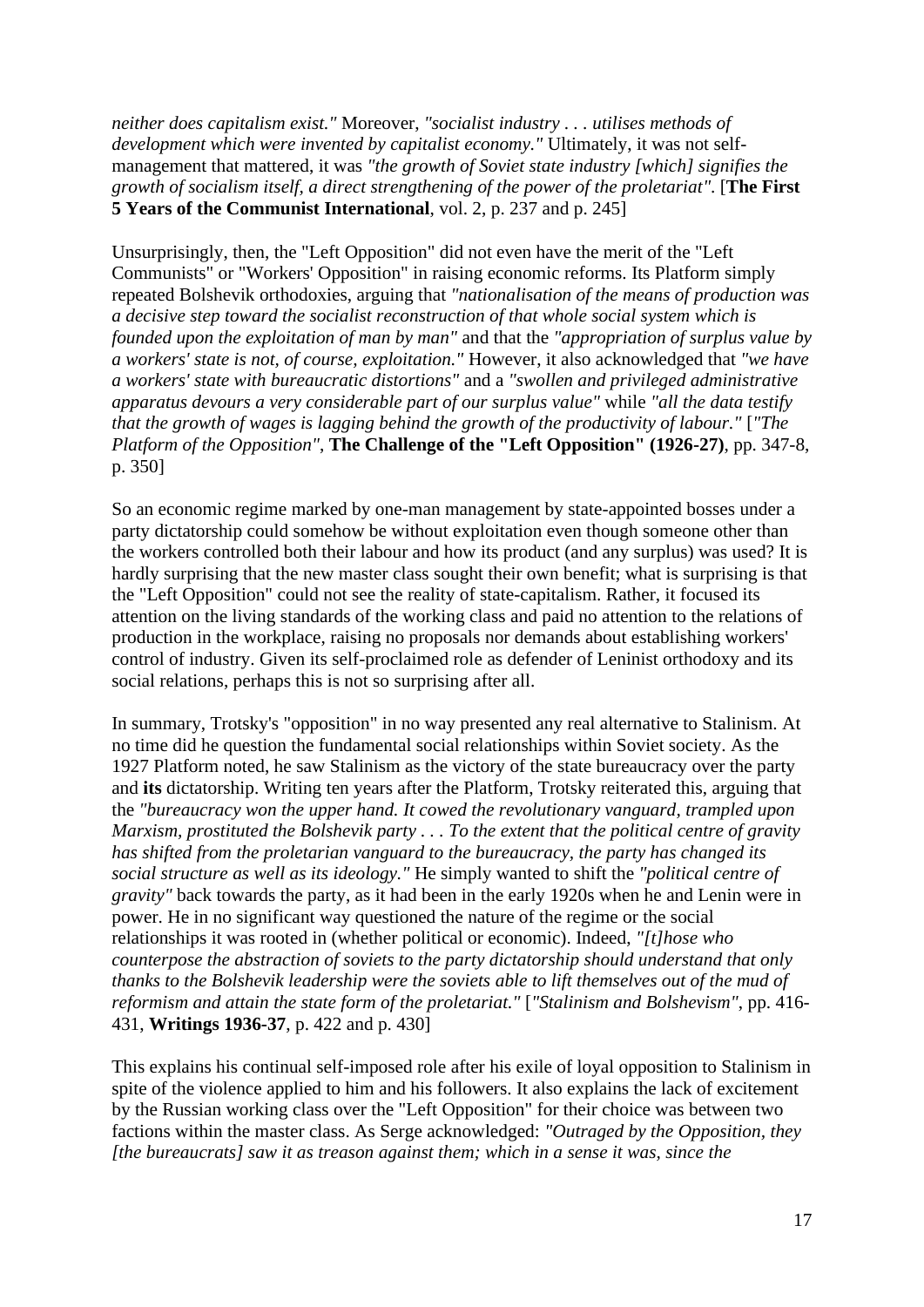#### *Opposition itself belonged to the ruling bureaucracy."* [**Memoirs of a Revolutionary**, p. 225]

This may come as a shock to many readers. This is because Trotskyists are notorious for their rewriting of the policies of Trotsky's opposition, as seen by the words of Chris Harman we quoted earlier. Yet this is hardly surprising, as openly saying that benevolent state-capitalist party dictatorship was the only alternative to Stalinism would be hard to maintain. Like Trotsky, there is a pressing need to avoid looking at the social relations under Lenin in case obvious similarities are noticed to those under Stalin. Thus we find Harman stating in his summary of the rise Stalinism that it was after *"Lenin's illness and subsequent death"* when the *"principles of October were abandoned one by one."* [**Op. Cit.**, p. 14] Presumably, in that case, the *"principles of October"* included the practice of, and ideological commitment to, party dictatorship, one-man management, banning opposition parties and groups (as well as factions within the Communist Party), censorship, state repression of working class strikes and protests, piece-work, Taylorism, the end of independent trade unions and a host of other crimes against socialism implemented under Lenin and normal practice at the time of his death.

Like Lenin, the "Left Opposition" did **not** question the Bolshevik's monopoly of power and explicitly supported the idea of party dictatorship. This fact helps explains what Harman seems puzzled by, namely that Trotsky *"continued to his death to harbour the illusion that somehow, despite the lack of workers' democracy, Russia was a 'workers' state.'"* [**Op. Cit.**, p. 20] Strangely, Harman does not explain why Russia was a *"workers' state"* under Lenin and Trotsky, given its *"lack of workers' democracy."* But illusions are hard to dispel, sometimes.

So, for Trotsky, like the rest of the Communist Party including its "Left Opposition", **genuine** workers' democracy was **not** considered important and, in fact, was applicable only within the party. Thus the capitulation of many of the "Left Opposition" to Stalin once he started a policy of industrialisation comes as less of a surprise than Harman thinks it was. As Ante Ciliga saw first-hand in the prison camps:

*"the majority of the Opposition were . . . looking for a road to reconciliation; whilst criticising the Five Year Plan, they put stress not on the part of exploited class played by the proletariat, but on the technical errors made by the Government qua employer in the matter of insufficient harmony within the system and inferior quality of production. This criticism did not lead to an appeal to the workers against the Central Committee and against bureaucratic authority; it restricted itself to proposing amendments in a programme of which the essentials were approved. The socialist nature of State industry was taken for granted. They denied the fact that the proletariat was exploited; for 'we were in a period of proletarian dictatorship.'"* [**Op. Cit.**, p. 213]

As Victor Serge noted, *"[f]rom 1928-9 onwards, the Politbureau turned to its own use the great fundamental ideas of the now expelled Opposition (excepting, of course, that of working-class democracy) and implemented them with ruthless violence."* While acknowledging that the Stalinists had applied these ideas in a more extreme form than the Opposition planned, he also acknowledged that *"[b]eginning in those years, a good many Oppositionists rallied to the 'general line' and renounced their errors since, as they put it, 'After all, it is our programme that is being applied.'"* Nor did it help that at *"the end of 1928,*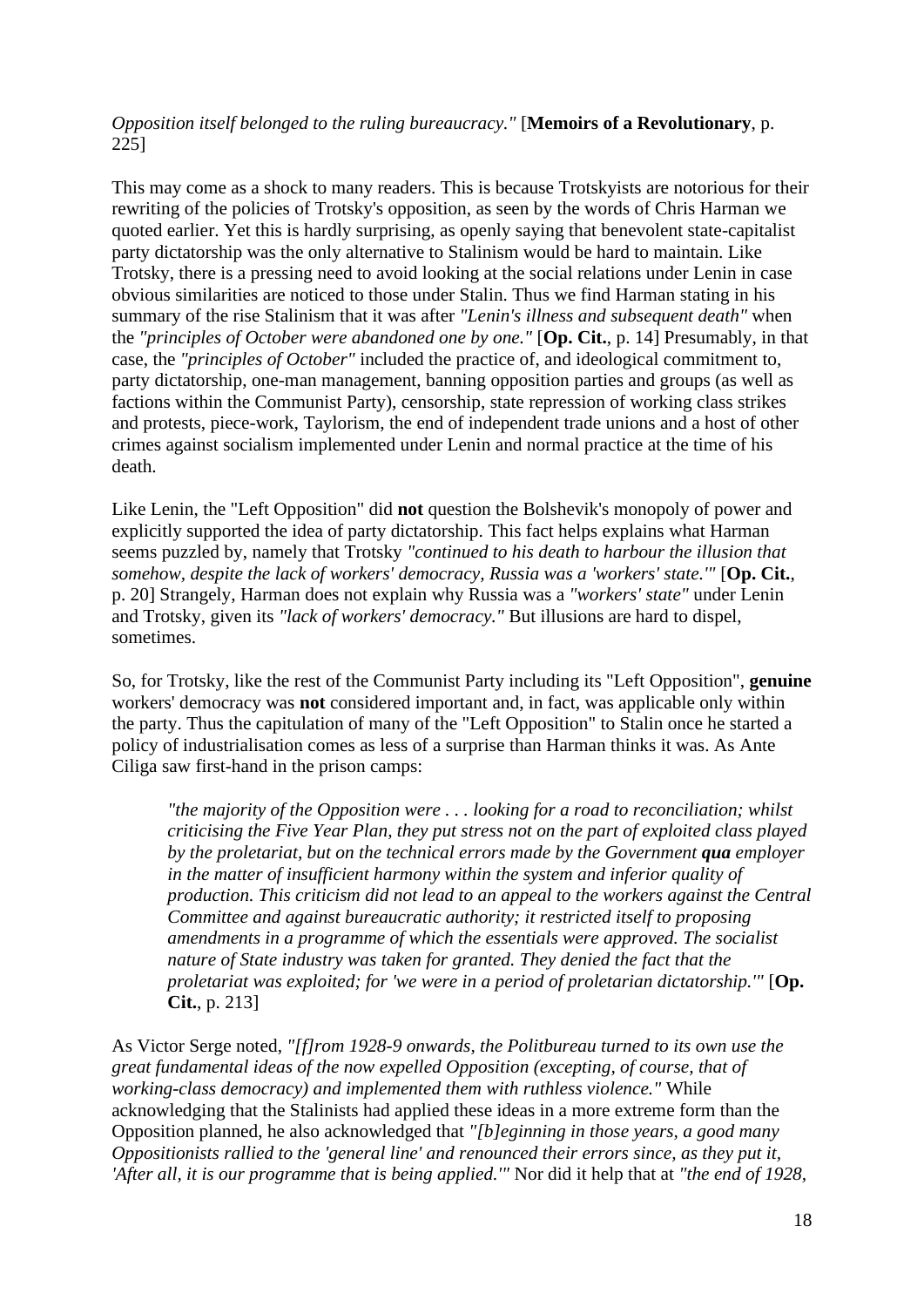*Trotsky wrote to [the Opposition] from his exile . . . to the effect that, since the Right represented the danger of a slide towards capitalism, we had to support the 'Centre' -- Stalin -- against it."* [**Op. Cit.**, p. 252 and p. 253]

However, Serge's comments on *"working-class democracy"* are somewhat incredulous, given (as we noted above) that he knew fine well that the Opposition did not stand for it. His summary of the 1927 Platform was restricted to it aiming *"to restore life to the Soviets . . . and above all to revitalise the Party and the trade unions. . . In conclusion, the Opposition openly demanded a Congress for the reform of the Party, and the implementation of the excellent resolutions on internal democracy that had been adopted in 1921 and 1923."* [**Op. Cit.**, pp. 224-5] Which is essentially correct: once we understand that the Platform was based on redefining "workers' democracy" to mean "party democracy" within the context of its dictatorship.

Yet we can hardly blame the likes of Harman, as it was Trotsky himself who started the process of revising history to exclude his own role in creating the evils he (sometimes) denounced his opponents within the party for. For example, the 1927 Platform states that *"[n]ever before have the trade unions and the working mass stood so far from the management of socialist industry as now"* and that *"[p]re-revolutionary relations between foremen and workmen are frequently found."* [*"The Platform of the Opposition"*, **Op. Cit.**, pp. 353-4] Which is hardly surprising, given that Lenin had argued for, and implemented, appointed one-man management armed with "dictatorial powers" from April 1918 onwards (see [section H.3.14\)](sectionH.html#sech314).

Trotsky himself supported it wholeheartedly. Thus we find him arguing in 1923 that the *"system of actual one-man management must be applied in the organisation of industry from top to bottom. For leading economic organs of industry to really direct industry and to bear responsibility for its fate, it is essential for them to have authority over the selection of functionaries and their transfer and removal."* These economic organs must *"in actual practice have full freedom of selection and appointment."* He also tied payment to performance, arguing that *"the payment of the directors of enterprises must be made to depend on their balance sheets, like wages depend on output."* [quoted by Robert V. Daniels, **A Documentary History of Communism**, vol. 1, p. 237] In this, it must be noted, he was repeating arguments made during the civil war (as expressed, in say, **Terrorism and Communism**).

Harman argues that the Stalinist bureaucracy became a ruling class and Russia state-capitalist in 1928 when it implemented the first five year plan. This industrialisation was provoked by military competition with the west, which forced the *"drive to accumulate"* which caused the bureaucracy to attack *"the living standards of peasants and workers."* He quotes Stalin: *"to slacken the pace (of industrialisation) would mean to lag behind; and those who lag behind are beaten . . . We must make good this lag in ten years. Either we do so or they crush us."* Moreover, the *"environment in which we are placed . . . at home and abroad . . . compels us to adopt a rapid rate of industrialisation."* [**Op. Cit.**, pp. 15-6] Given that this was exactly the same argument as Trotsky in 1927, it seems far from clear that the "Left Opposition" presented any sort of alternative to Stalinism for it, after all, *"took the stand that large-scale new investment was imperative, especially in heavy industry, and that comprehensive planning and new sources of capital accumulation should be employed immediately to effect a high rate of industrial expansion . . . They also stressed the necessity of rapidly overtaking the capitalist powers in economic strength, both as a guarantee of military security and as a*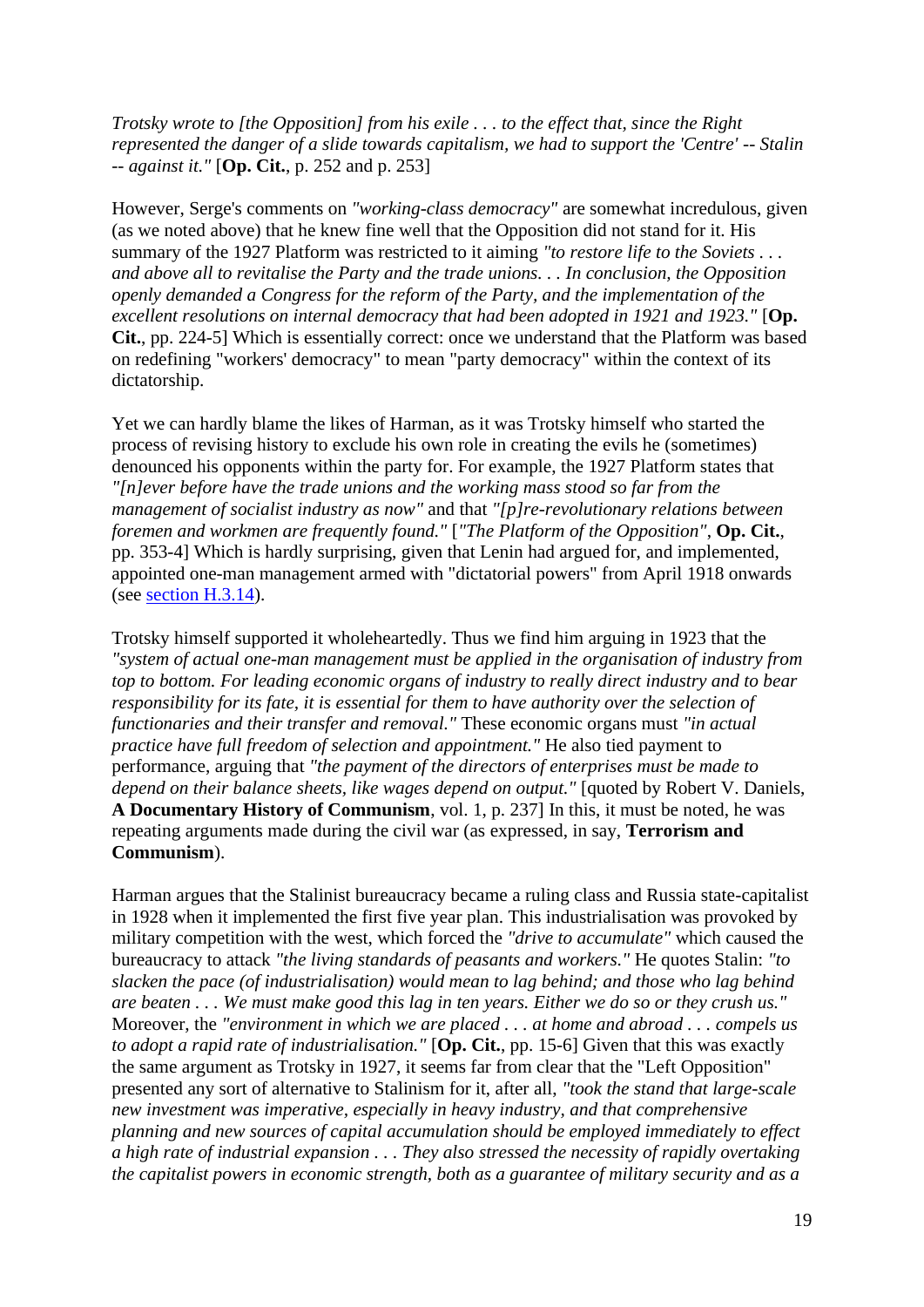#### *demonstration of the superiority of the socialist system."* [Robert V. Daniels, **The Conscience of the Revolution**, p. 290]

Indeed, the idea of *"primitive socialist accumulation"* was raised by Yevgeni Preobrazhensky, a leading member of "Left Opposition", in 1926. Like capitalist "primitive accumulation" (see [section F.8\)](sectionF.html#secf8), this argued that the State had to build industry by means of squeezing more surplus from the peasantry. Would the industrialisation advocated by the "Left Opposition" been obtained by any means other than politically enforced exploitation and the repression of first peasant and then, inevitably, proletarian protest? Faced with the same objective pressures and goals, would it have been any different if that faction had become dominant in the party dictatorship? It is doubtful, unless you argue that who is in charge rather than social relationships that determine the socialist nature of a regime. But, then again, that is precisely what Trotskyists like Harman do when they look at Lenin's Russia.

As an added irony, as we discuss in [section H.3.13,](sectionH.html#sech313) Harman's party -- the British SWP -argues that the USSR under Stalin was *"state capitalist"* due to *"the international arms competition."* [**Op. Cit.**, p. 17] Yet the economic policy of the "Left Opposition" was to industrialise Russia, on increasing accumulation in order to compete militarily with traditional capitalist states, As the 1927 Platform argued, it was a case that the *"present tempo of industrialisation and the tempo indicated for the coming years are obviously inadequate"* and so argued for an acceleration of industrialisation for the *"Soviet Union must not fall further behind the capitalist countries, but in the near future must overtake them."* Thus industrialisation *"must be sufficient to guarantee the defence of the country and in particular an adequate growth of war industries."* [*"The Platform of the Opposition"*, **Op. Cit.**, pp. 369- 70] Why does this not make Trotsky an advocate of state capitalism? All that the Oppositionists could argue is that their industrialisation would have been less brutal, less oppressive and with fewer privileges for the bureaucracy... but a nicer ruling class is still a ruling class.

Given this, it is easy to understand why we will ignore as fundamentally meaningless the pseudo-scientific comments on the relative weight of "social forces" in the rise of the bureaucracy so beloved by certain Trotskyists. This is because, ultimately, it is speculation on what could be the "objective" conditions required for a benevolent (party) dictatorship and state-capitalist economy to exist -- a pointless task, for obvious reasons (at least if you are not a Leninist). While popular resistance and protest can make a ruling class less oppressive and exploitative, it is something else completely to suggest that it can stop a ruling class being exploitative and oppressive as such. However, as Trotsky refused to recognise the class nature of the bureaucracy -- and the identical social relations that existing under Lenin and which Trotsky did not question -- perhaps this is unsurprising after all. Indeed, perhaps all the talk of "social forces" and such like is just an attempt to obscure the real issue -- the actual, objective, class relationships under the Bolshevik regime (the state bureaucracy as a class in itself with its own interests -- see [section H.3.9\)](sectionH.html#sech39).

So the limitations in Marxist theory means that issue degenerated to such a degree that it is not recognised that the clash between Stalin and Trotsky boils down to the whether a benevolent dictatorship is possible and whether with the right people in charge state-capitalist social relationships cease being exploitative (Trotsky seems to genuinely believe this while Stalin and his cronies paid lip-service to the notion). That this is debated seriously -- then and now -- says a lot about the ideological limitations of Bolshevism. As such, not only does the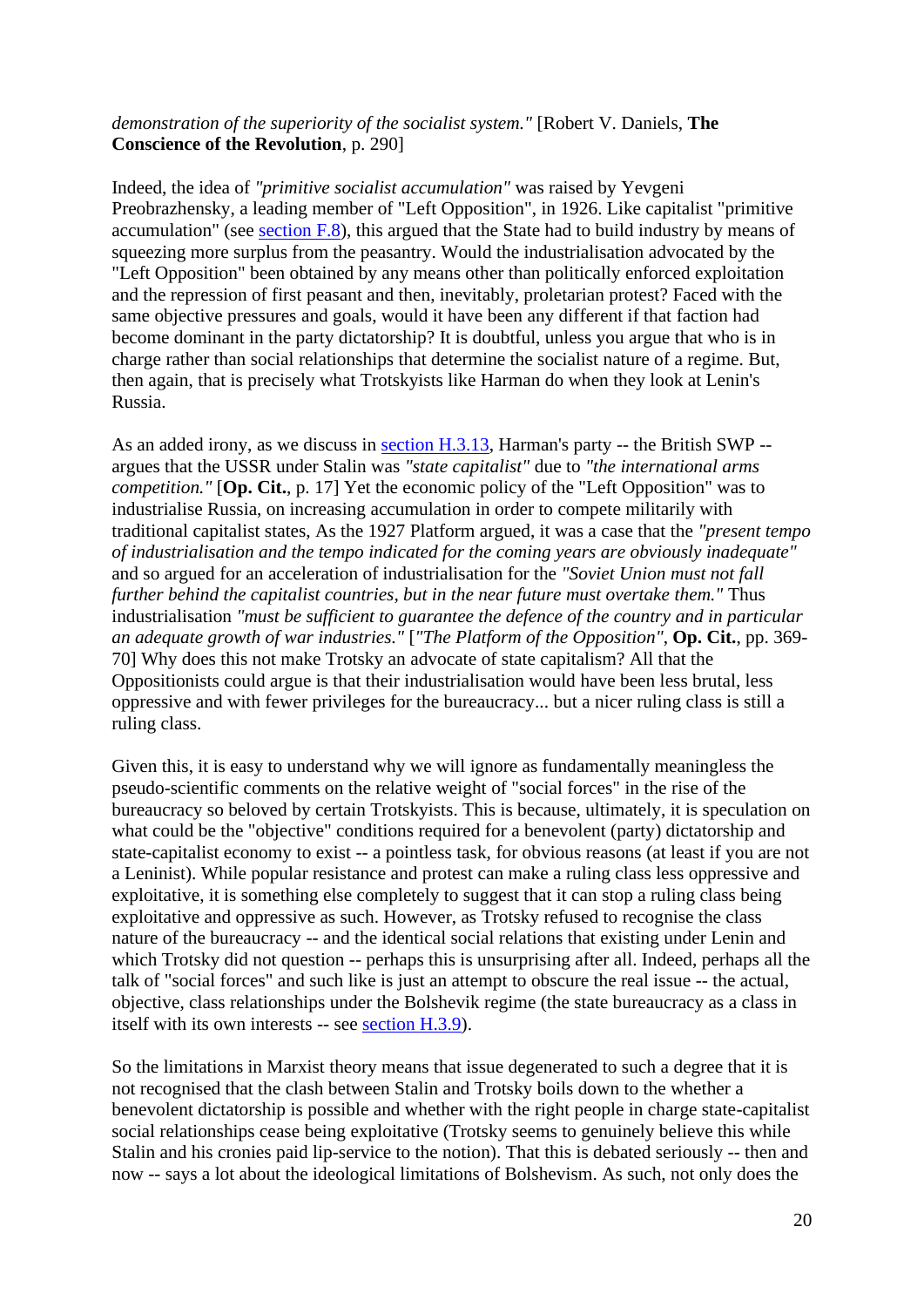programme of the "Left Opposition" offer no real alternative to Stalinism, it present no alternative economic or political vision which would stop the bureaucratic degeneration that produced Stalin in the first place.

In addition, it should be basic materialism that it is a person's real social position which shape their consciousness. As such, it is illusory to expect the rulers of a party dictatorship, the managers of state-capitalist firms or bureaucrats in a highly centralised apparatus to act in any other fashion than according to their social position -- yet Trotsky does so. Apparently being part of the vanguard party -- or being part of an immense social institution policed by this small body -- negates the objective pressures created by such hierarchies and the authoritarian (and so inevitably exploitative) social relations they produce. As such, he failed to understand the "social forces" at work in Russia for he failed to understand the class nature of the bureaucracy. He failed to understand that the bureaucracy overcame the party because the party itself was -- inevitably -- corrupted by the social position it held.

Internally, then, the "Left Opposition" was no alternative. As for Harman's assertion that the "Left Opposition" stood for *"internationalism,"* that is less straight forward than he would like to think. As noted, it favoured the industrialisation of Russia to defend the regime against its foreign competitors. As such, the "Left Opposition" were as committed to building "socialism" in the USSR as were the Stalinist promoters of *"socialism in one country."* The difference was that the "Left Opposition" also argued for spreading revolution externally as well. For them, this was the **only** means of assuring the lasting victory of "socialism" (i.e. a nationalised economy) in Russia but they also aimed at building the industrial base in a single country along with this.

Yet this driving necessity to "defend" the conquests of October produced contradictions from the start. Most obviously, this meant -- just like the Stalinists later -- interfering in Communist Parties of other nations to produce outcomes favourable to the USSR. Thus we find the German Council Communists forming the first "Fourth International" in protest to the Bolshevik domination of the Third International (Comintern) and the imposition of policies (such as parliamentarianism) *"determined not only by the needs of communist agitation in those countries, but also by the political needs of Soviet Russia."* [Anton Pannekoek, *"World Revolution and Communist Tactics: Afterword"*, **Pannekoek and Gorter's Marxism**, p. 144]

As well as favouring the right-wing in various national parties (not least, the German and British) the Bolshevik regime signed numerous agreements with capitalist nations. As anarchist Marie-Louise Berneri summarised in the 1940s:

*"Quite early in its history, the allegedly revolutionary aims of the Comintern stood in contrast to the diplomatic relations of the Soviet Union with other countries."*

*"Thus the Bolsheviks entered into commercial agreements with Mussolini's Fascist Government soon after it assumed power in Italy. On the morning after the murder of the Socialist deputy Matteotti the Soviet Ambassador called on Mussolini. At the very same time when the German Communists were planning the overthrow of the State, the Russian government was not only making trade agreements with the German capitalist government, but even making secret arrangements whereby the Germans could evade the military terms of the Treaty of Versailles by establishing arms factories, and training armies on Russian soil. Wherever a clash occurred the claims*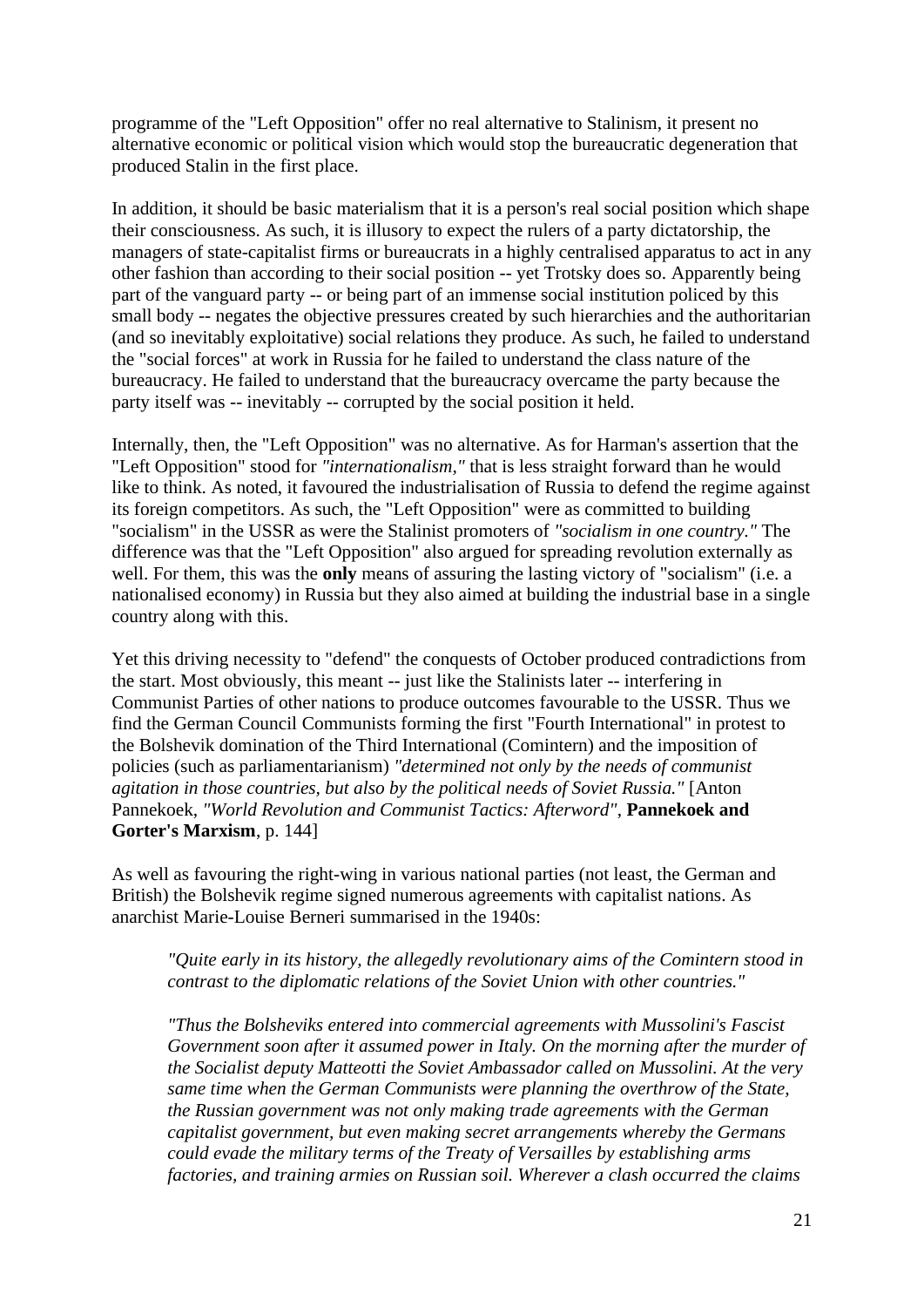#### *of Soviet foreign policy prevailed over the needs of the revolutionary class struggle."* [**Neither East Nor West**, p. 63]

It is worth discussing the relations between Lenin's Russia and the German military in more detail. Negotiations between the two states started as early as 1920 and involved an important aide of Trotsky's. The fruit of the German military's negotiations were *"secret military understandings"* and by September 1922 German officers and pilots were training in Russia. An organisation of German military and industrial enterprises in Russia was established and under its auspices shells, tanks and aircraft were manufactured in Russia for the German army (an attempt to produce poison gas failed). [E.H. Carr, **The Bolshevik Revolution**, vol. 3, p. 327 and pp. 431-2] In April, 1923, the German High Command ordered 35 million gold marks worth of war material and *"[w]ith this military rapprochement between Germany and Russia went increasing trade between the two countries. After the Treaty of Rapallo, Krassin, the People's Commissar for Foreign Trade warned the German workers (in an interview in 'Rote Fahne') against strikes which could lead to the interruption of deliveries of essential materials to Russia. Already the interests of the Soviet State were above those of the German proletariat."* [Aberdeen Solidarity, **Spartakism to National Bolshevism**, p. 24]

These relations had their impact on the politics of the German Communist Party, specifically its so-called *"Schlageter Line"* of co-operation with nationalist and fascist groups. This policy was first promoted in the Comintern by leading Communist Radek and inspired by Zinoviev. According to Radek, *"national Bolshevism"* was required as the *"strong emphasis on the nation in Germany is a revolutionary act."* [quoted by E.H. Carr, **The Interregnum 1923- 1924**, p. 177] During the summer of 1923, joint meetings were held and both communist and fascist speakers urged an alliance with Soviet Russia against the Entente powers. So, for several months, the German Communists worked with the Nazis, going so as far as to stage rallies and share podiums together. The Communist leader Ruth Fischer even argued that *"he who denounces Jewish capital . . . is already a warrior in the class war, even though he does not know it"* (she latter said her remarks had been distorted). [quoted by Carr, **Op. Cit.**, p. 182f] This continued until *"the Nazis leadership placed a ban on further co-operation."* [Carr, **Op. Cit.**, p. 183] Thus the activities of the German communists were tailored to fit into the needs of Lenin's regime.

How *"internationalist"* was it to arm and train the very forces which had crushed revolutionary workers in Germany between 1919 and 1921? How sensible was it, when pressing for world revolution, to enhance the power of the army which would be used to attack any revolution in Germany? Which, of course, was what happened in 1923, when the army repressed the Comintern inspired revolt in November that year. Trotsky was one of the staunchest in favour of this insurrection, insisting that it be fixed for the 7th of that month, the anniversary of the Bolshevik seizure of power. The attempted revolt was a dismal failure. Rather than a revolution in Berlin on the 7th of November, there was a diner at the Russian embassy for German officers, industrialists and officials to celebrate the anniversary of the Russian revolution. [Carr, **Op. Cit.**, p. 205 and p. 226] The obvious question is how many Communists and workers killed in the revolt had been at the receiving end of weapons and training supplied to the German army by the Red Army?

To state another obvious point: *"We are now a long way from the insistence of Liebknecht that, for socialists, the main enemy lies in your own country. The activities above need outlining, not refutation. It cannot be claimed that arming capitalist armies, or working with fascists helps raise the consciousness of the working class. What is important is to point out*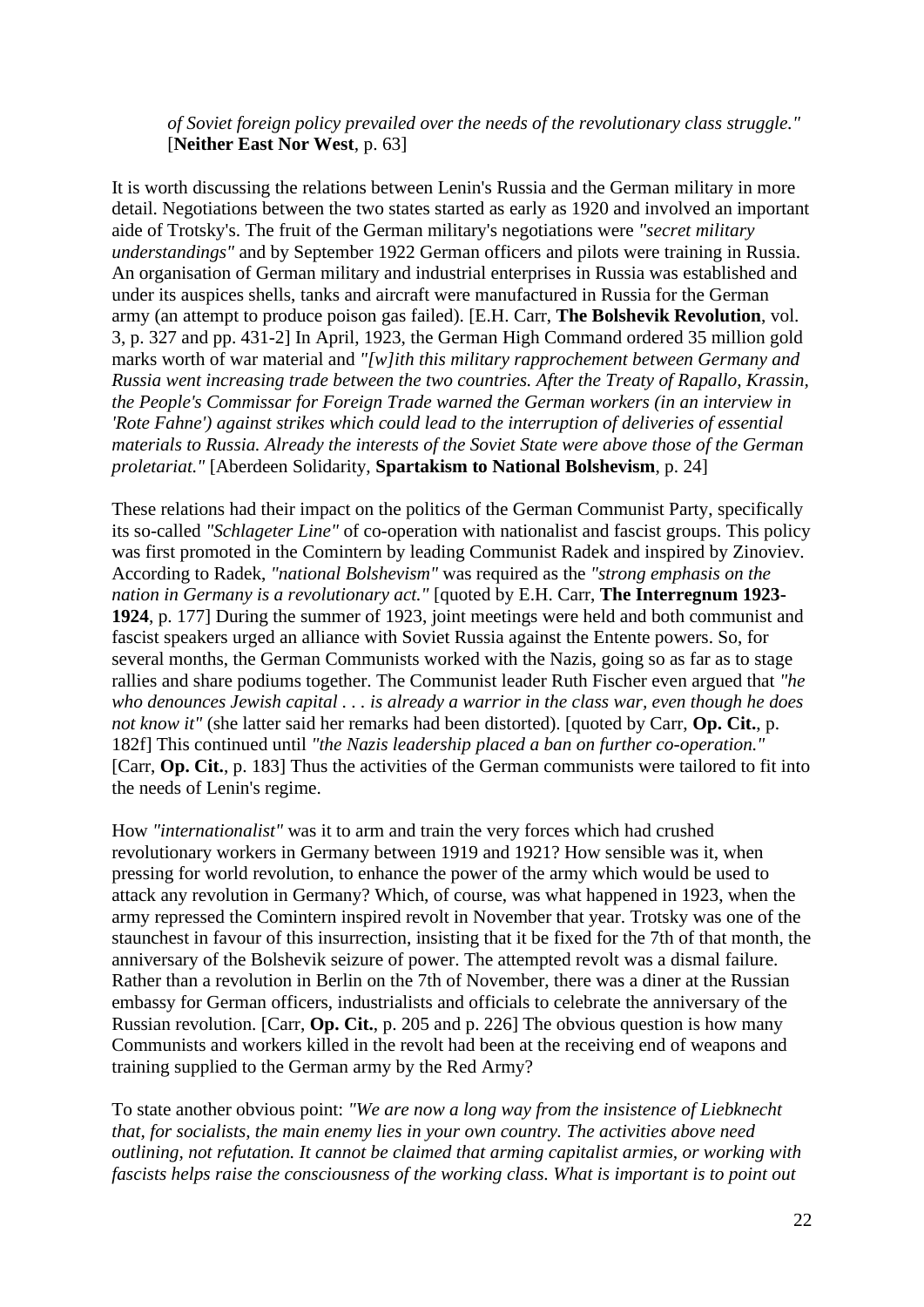#### *how by 1923, the activities of the supine K.P.D. were tailored to fit the needs of Russia, in this case an alliance with Germany."* [Aberdeen Solidarity, **Op. Cit.**, p. 25]

Moreover, the **nature** of any such revolution is what counts. The "Left Opposition" would have encouraged revolutions which followed (to re-quote the **Platform of the Opposition**) the *"Leninist principle"* (*"inviolable for every Bolshevik"*) that *"the dictatorship of the proletariat is and can be realised only through the dictatorship of the party."* It would have urged centralisation. It would have opposed workers' self-management in favour of nationalisation and one-man management. In other words, the influence of the "Left Opposition" would have been as detrimental to the global workers' movement and other revolutions as Stalin's was (or, for that matter, Lenin's) although, of course, in a different way. Generalising Lenin's state capitalism would not have resulted in socialism, no matter how many revolutions in the west the "Left Opposition" encouraged. Simon Pirani puts it well:

*"The legacy of the Bolsheviks' actions was not limited to their impact on Soviet history, though. The effect on the political development of the workers' movement internationally was just as important. Authoritarian, vanguardist and statist ways of thinking and assumptions spread out from Moscow -- not only directly through the Comintern and the Communist Parties, which for decades influenced radical workers' struggles, but also in many indirect ways. Moscow's instructions to Communist Parties might or might not be obeyed, but, far beyond the ranks of those parties, Bolshevik ideologies clouded, obstructed and diverted efforts to develop socialist ideas and strategies for working-class movements. Bolshevik ideology packed the powerful punch of association with the first successful workers' revolution: it was the great shadow of 1917, hanging over the twentieth century like the shadow of 1789 hung over the nineteenth century, that gave these ideologies force. Socialism was damaged not only by the choices the Bolsheviks made, but by their sincere insistence that those choices were the continuation of the revolution, and by the powerful influence of their ideology on subsequent movements of social liberation."* [**The Russian Revolution in Retreat**, p. 241]

Finally, the fate of the "Left Opposition" should be noted. As befell the previous oppositions, the party machine was used against it. Indeed, by repeatedly and publicly proclaiming himself the greatest defender of party unity and the strongest opponent of inner-party factions, Trotsky himself supplied his enemies with the best argument in favor of the dissolution of the "Left Opposition". Nor was he willing to call upon any social forces outwith the party to combat the bureaucracy. Indeed, he refused to publicly support the party members who had took part in the workers' strike movement and had been expelled from the party. Worse, *"Trotsky, in the very letters to the politburo in which he fired his first broadsides against the 'unhealthy regime' and lack of internal party democracy, supported repressive action against the far left."* Indeed, he *"welcomed an instruction by Dzerzhinskii to party members immediately to report 'any groupings within the party', i.e. the Workers Group and Workers Truth, not only to the CC but also to the GPU, and emphasized that making such reports was 'the elementary duty of every party member'."* [Simon Pirani, **Op. Cit.**, p. 215]

Thus, the Stalinists began by using the very techniques the likes of Trotsky had supported against their opponents years before. For example, the Eighth Party Congress in December 1919 agreed that *"[a]ll decisions of the higher jurisdiction are absolutely binding for the*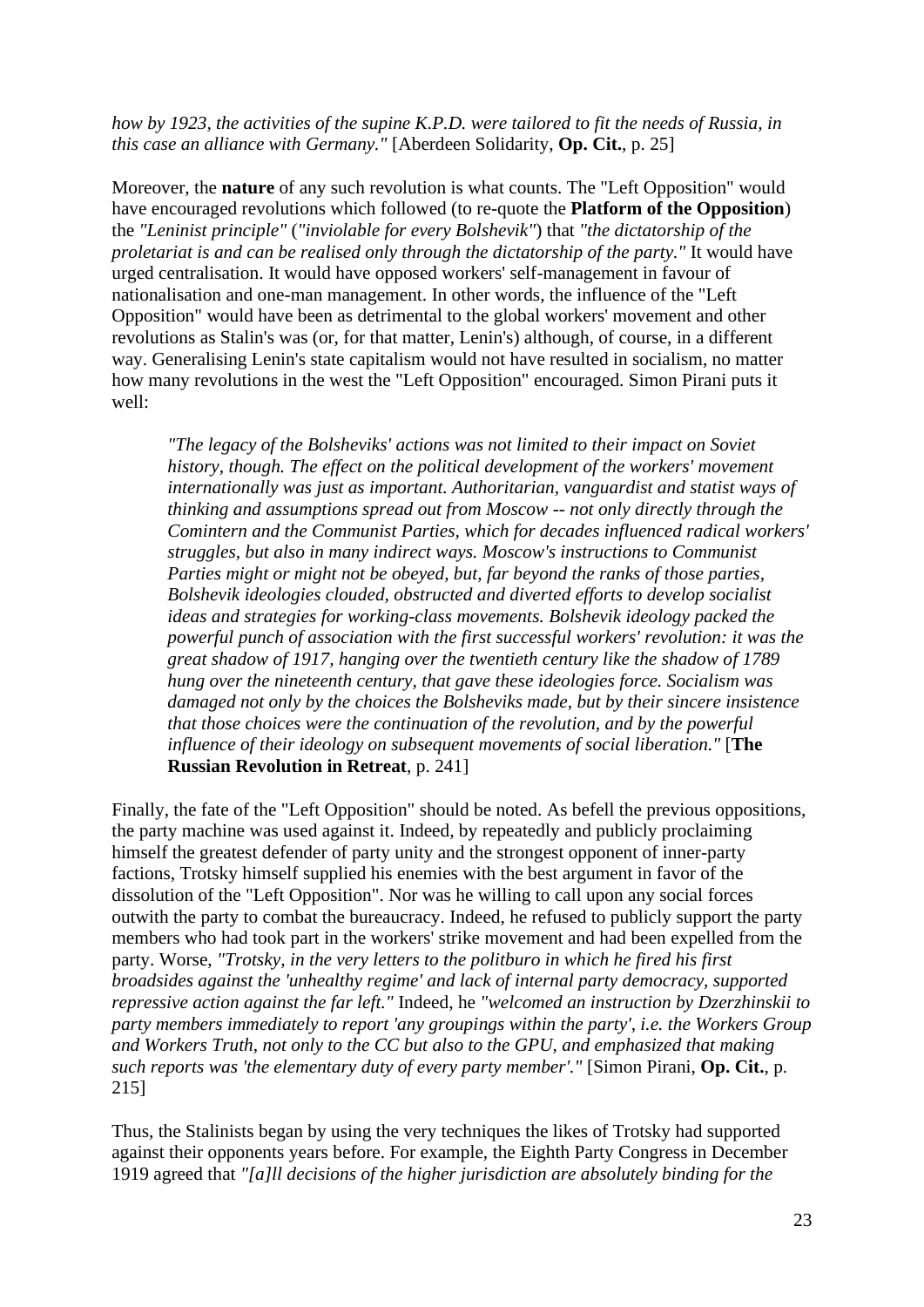*lower."* Moreover, *"[e]ach decision must above all be fulfilled, and only after this is an appeal to the corresponding party organ permissible."* Centralism was reaffirmed: *"The whole matter of assignment of party workers is in the hands of the Central Committee of the party. Its decision is binding for everyone..."* These decisions were used as a weapon against the opposition: *"Translating this principle into practice, the Secretariat under Krestinsky [a Trotsky supporter] began deliberately to transfer party officials for political reasons, to end personal conflicts and curb opposition."* In 1923, the Secretariat *"brought into play its power of transfer, which had already proven to be an effective political weapon against the Ukrainian Leftists and the Workers' Opposition.* [Robert V. Daniels, **Op. Cit.**, p. 113 and p. 229]

The party itself had been reorganised, with *"the replacement of local party committees, which were at least democratic in form, by bureaucratically constituted 'political departments.' With the institution of such bodies, all political activity . . . was placed under rigid control from above. This innovation was taken from the army; as its origin suggests, it was strictly a military, authoritarian institution, designed for transmitting propaganda downward rather than opinion upward."* [Daniels, **Op. Cit.**, p. 114] Needless to say, it was Trotsky himself who implemented that regime in the army in March 1918 when he abolished the soldier's committees and elected officers, stating that *"the principle of election is politically purposeless and technically inexpedient, and it has been, in practice, abolished by decree."* [**How the Revolution Armed**, vol. 1, p. 47] This, of course, did not stop him asserting in 1936 that the *"demobilisation of the Red Army of five million played no small role in the formation of the bureaucracy. The victorious commanders assumed leading posts in the local Soviets, in economy, in education, and they persistently introduced everywhere that regime which had ensured success in the civil war."* [**The Revolution Betrayed**, pp. 89-90]

It should also be remembered that when, in early in 1922, the "Workers' Opposition" had appealed to Communists abroad in the form of a statement to a Congress of the Communist International (Comintern) which included the accusation that the *"party and trade-union bureaucracy . . . ignore the decisions of our congresses on putting workers' democracy [inside the party] into practice."* Their *"effort to draw the proletarian masses closer to the state is declared to be 'anarcho-syndicalism,' and its adherents are subjected to persecution and discrediting."* They argued that the *"tutelage and pressure by the bureaucracy goes so far that it is prescribed for members of the party, under threat of exclusion and other repressive measures, to elect not those whom the Communists want themselves, but those whom the ignorant high places want."* [quoted by Daniels, **Op. Cit.**, p. 162] It was Trotsky who defended the party against these claims -- unsurprisingly, the Bolshevik dominated Comintern decided against the opposition.

Even more ironically, the dominant faction of the bureaucracy heaped upon Trotsky's opposition faction similar insults to those he (and Lenin) had heaped upon previous oppositions inside and outside the party. In 1924, the Trotskyist opposition was accused of having *"clearly violated the decision of the Tenth Congress . . . which prohibited the formation of factions within the party"* and has *"enlivened the hopes of all enemies of the party, including the West-European bourgeoisie, for a split in the ranks of the Russian Communist Party."* It was a *"direct departure of Leninism"* and *"also a clearly expressed petty-bourgeois deviation"* reflecting *"the pressure of the petty bourgeois on the position of the proletarian party and its policy."* [contained in Daniels, **A Documentary History of Communism**, vol. 1, pp. 247-8] In 1927, it was the case that the "United Opposition" was *"[o]bjectively . . . a tool of the bourgeois elements."* [quoted by Daniels, **The Conscience of**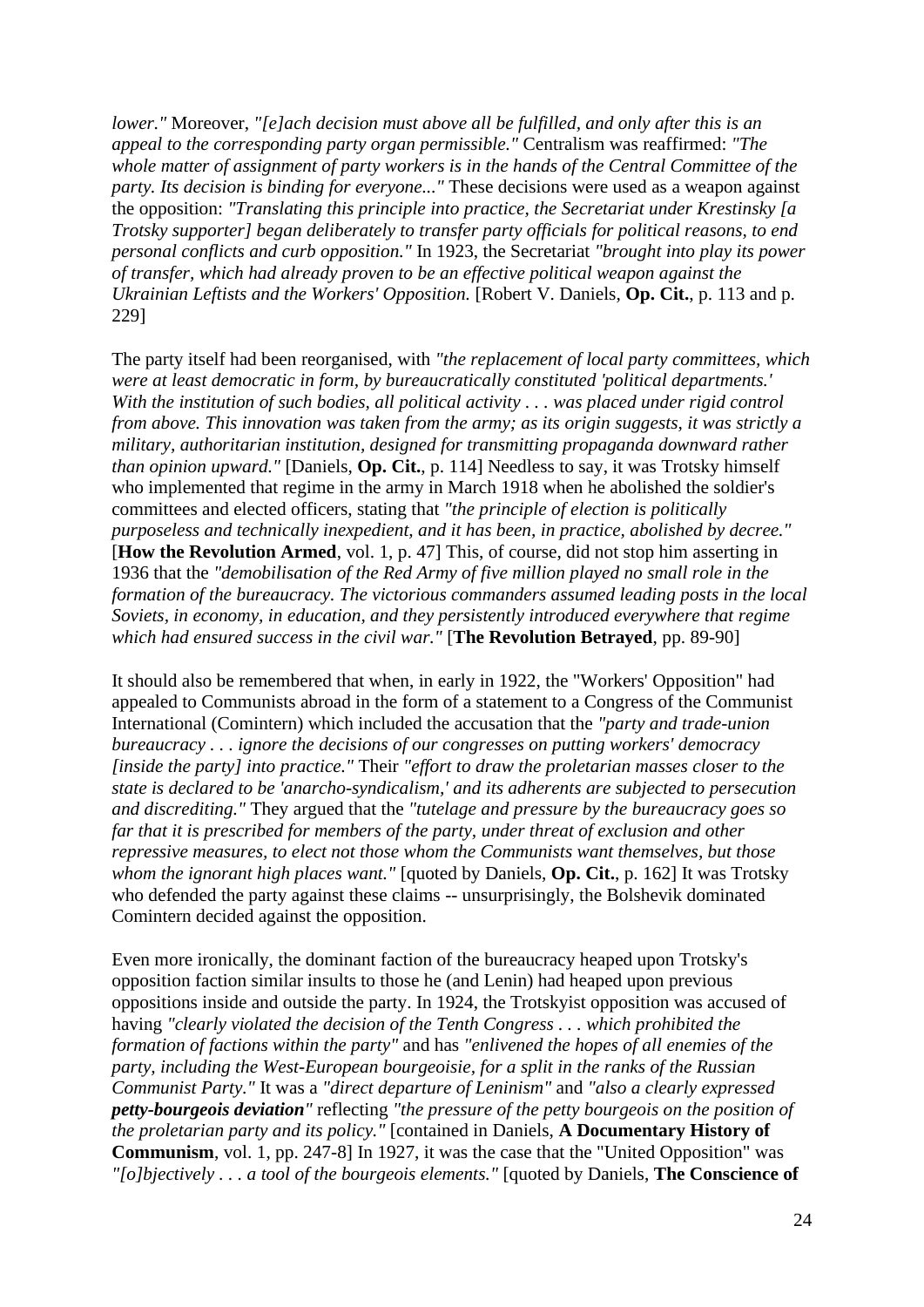**the Revolution**, p. 318] This, of course, did not deter Trotsky making similar claims against his opponents on the left during the 1930s.

Ultimately, the Stalinists had a key weapon in its armoury: *"the GPU security police. Having been used against the Workers Group and Workers Truth, it was now mobilized, covertly, against the new opposition."* [Pirani, **Op. Cit.**, p. 219] Indeed, its use in 1923 (as sanctioned by Trotsky) was used as a precedent when it was the turn of the "Left Opposition".

So what would have happened if the "Left Opposition" had won? The first task would have been a purge of the party in order to cleanse it of bureaucratic and corrupt elements. In this it would have repeated the events of 1921 when Lenin had *"proclaimed a purge of the Party, aimed at those revolutionaries who had come in from other parties - i.e. those who were not saturated with the Bolshevik mentality. This meant the establishment within the Party of a dictatorship of the old Bolsheviks, and the direction of disciplinary measures, not against the unprincipled careerists and conformist late-comers, but against those sections with a critical outlook."* [Serge, **Op. Cit.**, p. 135] It is unlikely that another purge would have been any more successful.

Given the identical social relations between Leninism and Stalinism, all that is left to the supporters of Leninism seeking to differentiate it from Stalinism is to focus on the regime within the Communist Party itself. It is stressed that the Bolshevik party under Lenin was far more democratic than under Stalin and, moreover, the repression of the late 1920s onwards simply did not exist. True, although the suppression of opposition currents within Bolshevism did not start under Stalinism for it had existed to some degree from the start. Of course, the Stalinists did not stop there. Once the "Left Opposition" was broken its members were brutally repressed. Some were simply murdered, many more arrested and placed into prison camps where many died. Which shows, in its own way, a key difference between Lenin's and Stalin's regime. Under Lenin, the opposition **outside** the party was brutally repressed. Stalin simply applied the methods used by Lenin outside the party to oppositions within it. As Emma Goldman summarised:

*"It does not occur to him that one might detest the savage in the Kremlin and his cruel regime and yet not exonerate Leon Trotsky . . . In point of truth I see no marked difference between the two protagonists of the benevolent system of the dictatorship except that Leon Trotsky is no longer in power to enforce its blessings, and Josef Stalin is. No, I hold no brief for the present ruler of Russia. I must, however, point out that Stalin did not come down as a gift from heaven to the hapless Russian people. He is merely continuing the Bolshevik traditions, even if in a more relentless manner."* [*"Trotsky protests too much"*, **Writings of Emma Goldman**, p. 251]

Ultimately, Trotsky's "opposition" to the regime he helped shape so much was based on the utopian notion that there could be a benevolent dictatorship. That he was sincere in his illusions is as irrelevant as to pointing to a better internal party regime to differentiate Lenin's regime from Stalin's.

### <span id="page-24-0"></span>**4 What do these oppositions tell us about the essence of Leninism?**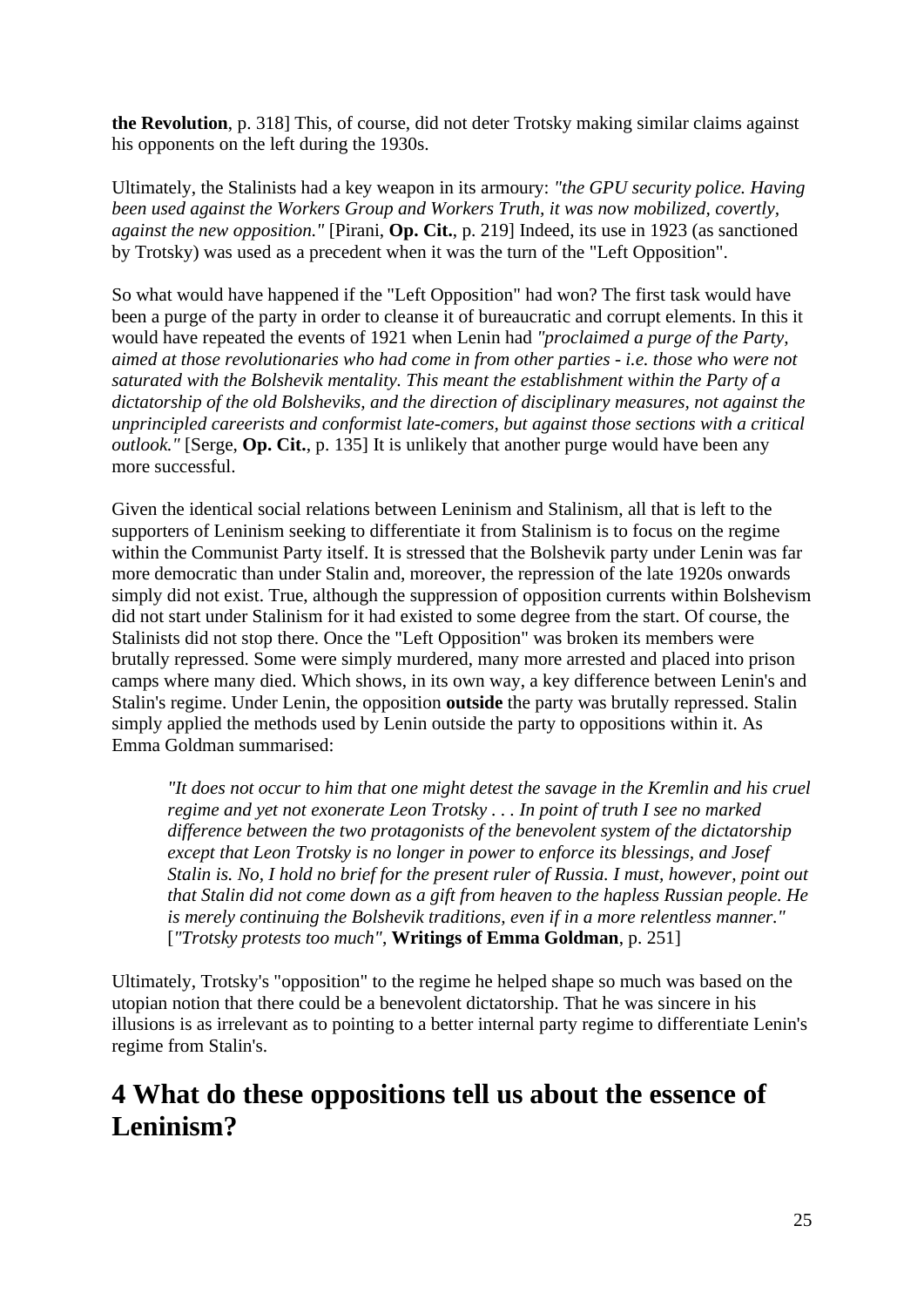The history and ideas of these oppositions are important in evaluating the claims of Leninists. If, as modern-day supporters of Bolshevism argue, Leninism is inherently democratic then we have to come to the conclusion that none of the party oppositions represented the real Leninist tradition. Given that many Trotskyists support the "Left Opposition" as the only alternative to Stalinism, defending the true essence of Bolshevism (see [last section](append31.html#app15) for details), we can only wonder what the **real** Bolshevik tradition is. After all, the "Left Opposition" wholeheartedly supported party dictatorship, remained silent on workers' control and urged the speeding up of industrialisation to meet military competition from the west - all things which Leninists say they oppose in Stalinism as being incompatible with genuine socialism.

However, there were groups which did raise more substantial critiques of mainstream Bolshevism and did so while Lenin and Trotsky were heads of the State. How Lenin and Trotsky responded to them is significant. Rather than embrace them as expressing what they (according to Leninists) **really** stood for, they used state repression to break them. This, anarchists argue, shows the essence of Leninism was expressed by the regime Lenin and Trotsky had created -- and now defended -- rather than selective quoting and wishful thinking about the "Left Opposition".

The only groups associated with the Bolshevik party which advocated democracy for working people were the dissidents of the "Workers' Truth" and "Workers' Group." Both were expelled from the party and their members arrested by the Bolsheviks. The latter group is better known and so, by necessity, we will concentrate on that. It was also the largest and boldest, composed mainly of workers. It attacked the *"purely bureaucratic way"* industry was run and urging *"the direct participation of the working class"* in it. However, unlike the "Workers' Opposition", the "Workers' Group" extended their call for workers' democracy to beyond the workplace and party. They wondered if the proletariat might not be *"compelled once again to start anew the struggle . . . for the overthrow of the oligarchy."* They noted that ruling clique in the party *"will tolerate no criticism, since it considers itself just as infallible as the Pope of Rome."* [quoted by E.H. Carr, **The Interregnum 1923-1924**, p. 82 and p. 269]

The "Workers' Group" is associated with the old worker Bolshevik G. T. Miasnikov, its founder and leading thinker (see Paul Avrich's *"Bolshevik Opposition to Lenin: G. T. Miasnikov and the Workers' Group"* [**The Russian Review**, Vol. 43, No. 1, pp. 1-29] for more details). As Ante Ciliga recalled about the political debate in the prison camps in the late 1920s and early 1930s (for was more freedom of expression in prison than in Bolshevik society):

*"In the criticism of the Lenin of the revolutionary period the tone was set by . . . the Workers Group . . . [It was], in origin, from the Bolshevik old guard. But . . . they criticised Lenin's course of action from the beginning, and not on details but as a whole. The Workers Opposition denounced Lenin's economic line. The Workers Group went even farther and attacked the political regime and the single party established by Lenin prior to the NEP [that is before the spring of 1921, when the New Economic Policy (NEP) was introduced]. . .* 

*"Having put as the basis of its programme Marx's watchword for the 1st International -- 'The emancipation of the workers must be the task of the workers themselves' -- the Workers Group declared war from the start on the Leninist concept of the 'dictatorship of the party' and the bureaucratic organisation of production,*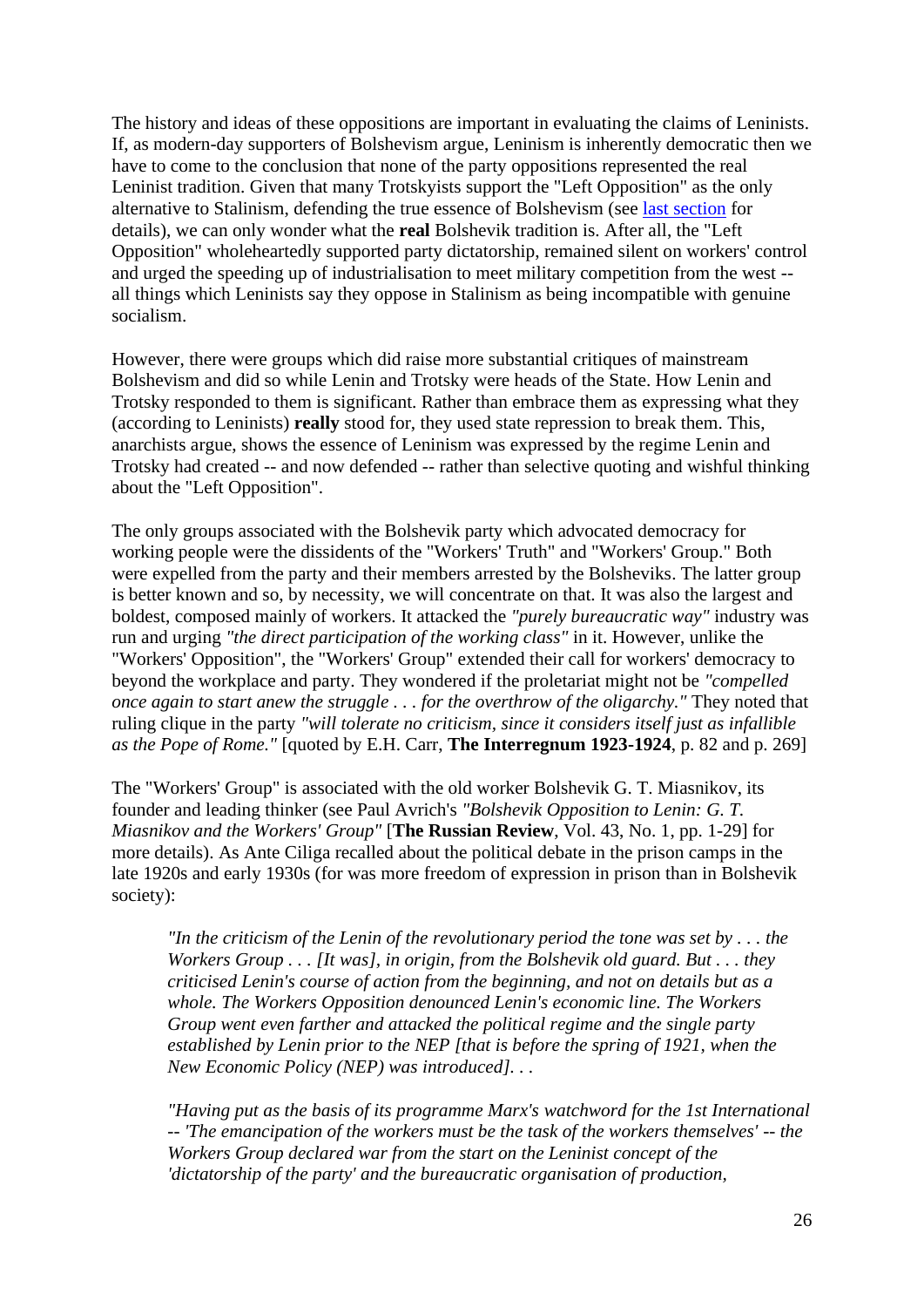*enunciated by Lenin in the initial period of the revolution's decline. Against the Leninist line, they demanded organisation of production by the masses themselves, beginning with factory collectives. Politically, the Workers Group demanded the control of power and of the party by the worker masses. These, the true political leaders of the country, must have the right to withdraw power from any political party, even from the Communist Party, if they judged that that party was not defending their interests. Contrary to . . . the majority of the Workers' Opposition, for whom the demand for 'workers' democracy' was practically limited to the economic domain, and who tried to reconcile it with the 'single party,' the Workers Group extended its struggle for workers' democracy to the demand for the workers to choose among competing political parties of the worker milieu. Socialism could only be the work of free creation by the workers. While that which was being constructed by coercion, and given the name of socialism, was for them nothing but bureaucratic State capitalism from the very beginning."* [**The Russian Enigma**, pp. 277-8]

The group had its origins when Miasnikov had exposed the abuses he had seen first hand in Lenin's regime. In 1921, he stated the obvious that *"[i]t stands to reason that workers' democracy presupposes not only the right to vote but also freedom of speech and press. If workers who govern the country, manage factories, do not have freedom of speech, we get a highly abnormal state."* He urged total freedom of speech for all. He discussed corruption within the party, noting that a *"special type of Communist is evolving. He is forward, sensible, and, what counts most, he knows how to please his superiors, which the latter like only too much."* Furthermore, *"[i]f one of the party rank and file dares to have an opinion of his own, he is looked upon as a heretic and people scoff at him saying, 'Wouldn't Ilyitch (Lenin) have come to this idea if it were timely now? So you are the only clever man around, eh, you want to be wiser than all? Ha, ha, ha! You want to be clever than Ilyitch!' This is the typical 'argumentation' of the honourable Communist fraternity." "Any one who ventures a critical opinion of his own,"* he noted, *"will be labelled a Menshevik or Social-Revolutionist, with all the consequences that entails."* [quoted by G. P. Maximoff, **The Guillotine at Work**, p. 269 and p. 268]

Lenin tried to reply to Miasnikov's demand for freedom of speech. Freedom of the press, Lenin argued, would, under existing circumstances, strengthen the forces of counterrevolution. Lenin rejected freedom in the abstract: *"what sort of freedom of the press? What for? For which class?" "We do not believe in 'absolutes.' We laugh at 'pure democracy,'"* he asserted. Freedom of press in Russia, Lenin maintained, *"surrounded by the bourgeois enemies of the whole world, means freedom of political organisation for the bourgeoisie and its most loyal servants, the Mensheviks and Socialist Revolutionaries"* and so *"means facilitating the enemy's task, means helping the class enemy."* In short: *"We have no wish to commit suicide, and therefore, we will not do this."* According to Lenin, freedom of speech was a *"non-party, anti-proletarian slogan"* as well as *"an obvious political mistake."* [**Collected Works**, Vol. 32, pp. 504-8]

Miasnikov -- rightly -- was not convinced by Lenin's arguments. He wrote a strong reply reminding Lenin of his revolutionary credentials:

*"You say that I want freedom of the press for the bourgeoisie. On the contrary, I want freedom of the press for myself, a proletarian, a member of the party for fifteen years, who has been a party member in Russia and not abroad. I spent seven and a half of the eleven years of my party membership before 1917 in prisons and at hard labour,*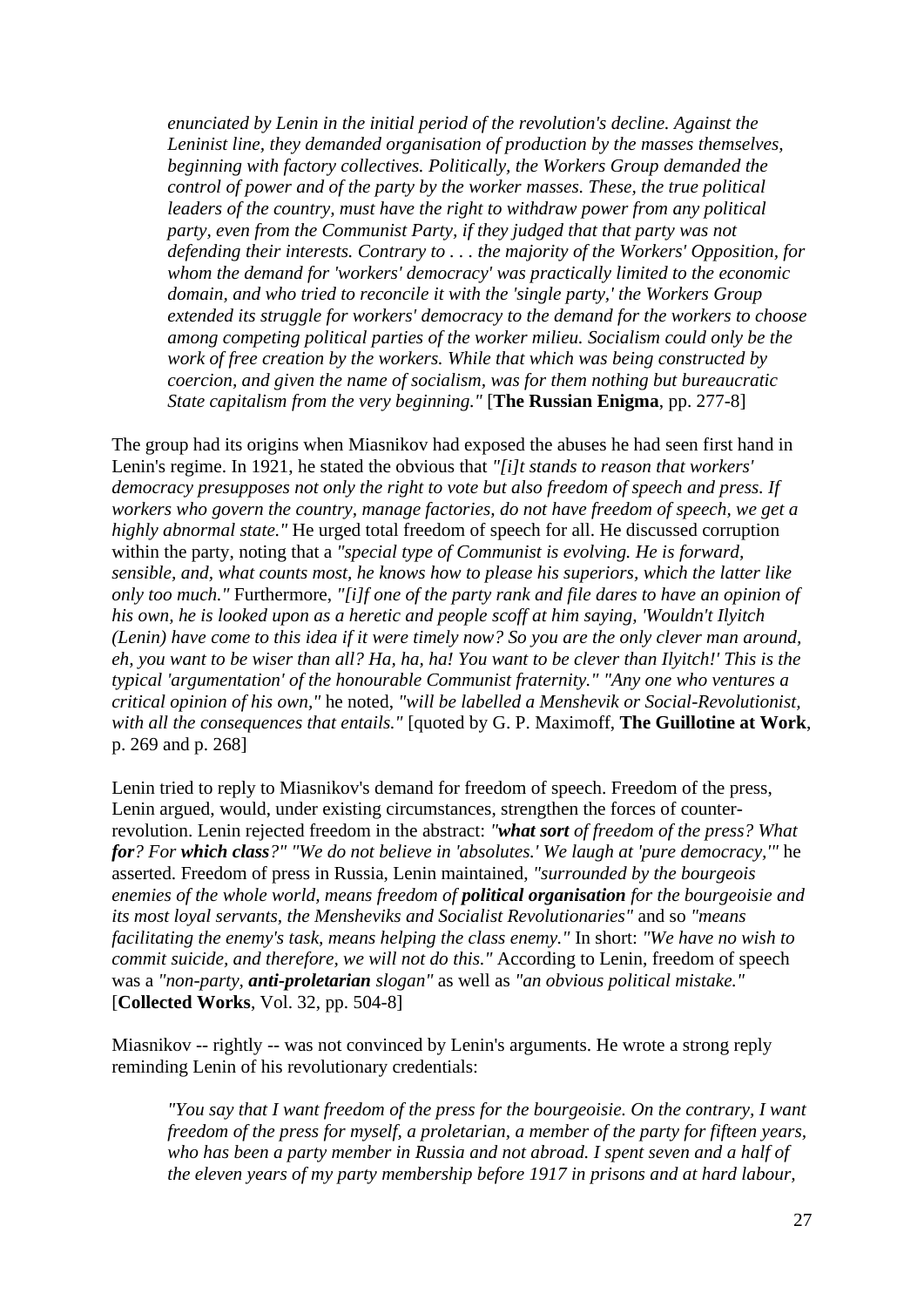*with a total of seventy-five days in hunger strikes. I was mercilessly beaten and subjected to other tortures . . . I escaped not abroad [like Lenin], but for party work here in Russia. To me one can grant at least a little freedom of press. Or is it that I must leave or be expelled from the party as soon as I disagree with you in the evaluation of social forces? Such simplified treatment evades but does not tackle our problems . . .* 

*"To break the jaws of international bourgeoisie, is all very well, but the trouble is that, you raise your hand against the bourgeoisie and you strike at the worker. Which class now supplies the greatest numbers of people arrested on charges of counterrevolution? Peasants and workers, to be sure. There is no Communist working class. There is just a working class pure and simple . . . "*

*"Don't you know that thousands of proletarians are kept in prison because they talked the way I am talking now, and that bourgeois people are not arrested on this score for the simple reason that they are never concerned with these questions? If I am still at large, that is so because of my standing as a Communist. I have suffered for my Communist views; moreover, I am known by the workers; were it not for these facts, were I just an ordinary Communist mechanic from the same factory, where would I be now? In the Che-Ka [prison], or more than this, I would be made to 'escape', just as I made Mikhail Romanov (Tsar's brother) 'escape', as Luxemburg and Liebknecht were made to 'escape'. Once more I say: you raise your hand against the bourgeoisie, but it is I who am spitting blood, and it is we, the workers, whose jaws are being cracked."* [quoted by Maximoff, **Op. Cit.**, pp. 270-1]

After engaging in political activity in his home area, Miasnikov was summoned to Moscow and placed under the control of the Central Committee. In defiance of it, he returned to the Urals and resumed his agitation. At the end of August in 1922 he appeared before a general meeting of Motovilikha party members and succeeded in winning them over to his side. Adopting a resolution against the censure of Miasnikov by the Central Committee's Organisational Bureau (Orgburo), they branded his transfer to Moscow a form of *"banishment"* and demanded that he be allowed *"full freedom of speech and press within the party."* [quoted by Avrich, *"Bolshevik Opposition To Lenin: G. Miasnikov and the Workers Group"*, **The Russian Review**, Vol. 43, No. 1, p. 12]

On 25 November he wrote to a sympathiser in Petrograd urging a campaign of agitation in preparation for the 11th party congress. By now Miasnikov was being watched by the Cheka and his letter was intercepted. For Lenin, this was the last straw. *"We must devote greater attention to Miasnikov's agitation,"* he wrote to Molotov on 5 December, *"and to report on it to the Politburo twice a month."* [quoted by Avrich, **Op. Cit.**, p. 13] To deal with Miasnikov, meanwhile, the Orgburo formed a new commission which recommended his expulsion from the party, which was agreed by the Central Committee's Political Bureau (Politburo) on 20 February 1922. This was the first instance, except for the brief expulsion of S. A. Lozovsky in 1918, where Lenin actually expelled a well-known Bolshevik of long standing.

By the start of 1923, Miasnikov had organised a clandestine opposition and formed (despite his expulsion) the "Workers' Group of the Russian Communist Party." He claimed that it, and not the Bolshevik leadership, represented the authentic voice of the proletariat. P. B. Moiseev, a Bolshevik since 1914, and N. V. Kuznetsov, a former member of the "Workers' Opposition", joined the group. The three men, all workers, constituted themselves as its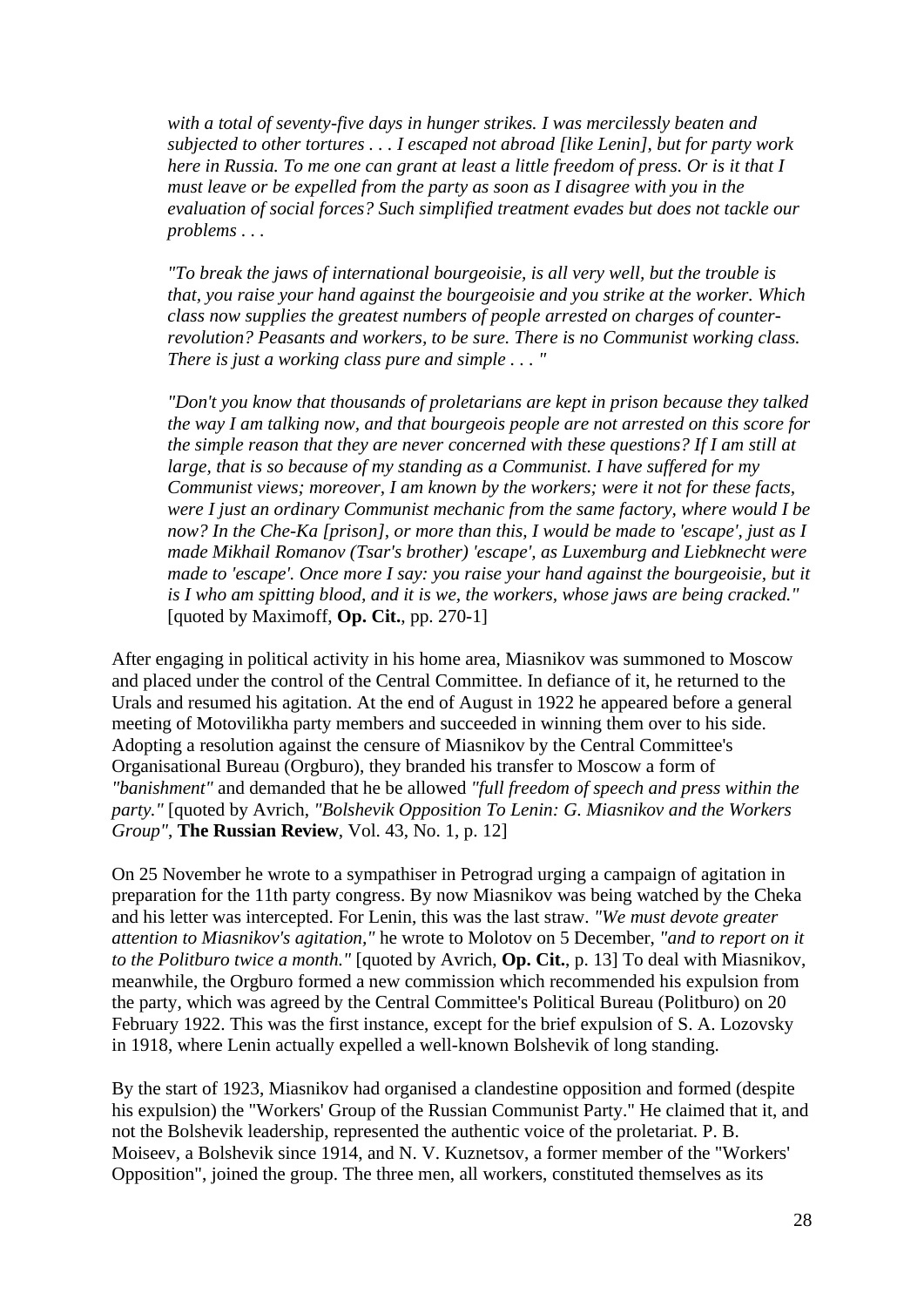*"Provisional Central Organisational Bureau"*. Their first act, in February 1923, was to draw up a statement of principles in anticipation of the Twelfth Party Congress called the *"Manifesto of the Workers' Group of the Russian Communist Party,"* amongst other things *"denouncing the New Exploitation of the Proletariat and urging the workers to fight for soviet democracy"*. [I. Deutscher, **The Prophet Unarmed**, p.107]

The manifesto recapitulated the program of Miasnikov's earlier arguments: workers' selfdetermination and self-management, the removal of bourgeois specialists from positions of authority, freedom of discussion within the party, and the election of new soviets centred in the factories. It protested against administrative high-handedness, the expanding bureaucracy, the predominance of non-workers within the party, and the suppression of local initiative and debate. It argued that in spite of the abolition of private ownership, the worst features of capitalism had been preserved: wage slavery, differences of income and status, hierarchical authority, bureaucratism. In its words, the *"organisation of this industry since the Ninth Congress of the RCP(b) is carried out without the direct participation of the working class by nominations in a purely bureaucratic way."* [quoted by Daniels, **Op. Cit.**, p. 204] It asked:

*"What are we being told [by the Bolshevik leadership]? 'You sit quiet, go out and demonstrate when you're invited, sing the Internationale -- when required -- and the rest will be done without you, by first-class people who are almost the same sort of workers as you, only cleverer.' . . . But what we need is a practice based on the selfactivity of the working class, not on the party's fear of it."* [quoted by Simon Pirani, **The Russian Revolution in Retreat**, p. 142]

Within the party the manifesto defended the right to form factions and draw up platforms. *"If criticism does not have a distinct point of view,"* Miasnikov wrote to Zinoviev, *"a platform on which to rally a majority of party members, on which to develop a new policy with regard to this or that question, then it is not really criticism but a mere collection of words, nothing but chatter."* He went even further, calling into question the Bolshevik monopoly of power. Under a single-party dictatorship, he argued, elections remained *"an empty formality."* To speak of *"workers' democracy"* while insisting on one-party government, he told Zinoviev, was to entwine oneself in a contradiction, a *"contradiction in terms."* [quoted by Avrich, **Op. Cit.**, pp. 19-20]

Miasnikov was arrested by the GPU (the new name for the Cheka) on 25 May 1923, a month after the Twelfth Party Congress (the rest of the group's leadership was soon to follow). Miasnikov was released from custody and permitted to leave for Germany (this was a device not infrequently used by the authorities to rid themselves of dissenters -- for example, many Russian anarchists were deported in 1921). In Berlin he formed ties with the council communists of the German Communist Workers' Party (KAPD) and with the left wing of the German Communist Party. With the aid of these groups, Miasnikov was able to publish the manifesto of the Workers' Group, prefaced by an appeal drafted by his associates in Moscow. The appeal concluded with a set of slogans proclaiming the aims of the Workers' Group: *"The strength of the working class lies in its solidarity. Long live freedom of speech and press for the proletarians! Long live Soviet Power! Long live Proletarian Democracy! Long live Communism!"* [quoted by Avrich, **Op. Cit.**, p. 22]

Inside Russia the manifesto was having an effect. Fresh recruits were drawn into the Workers' Group. It established ties with discontented workers in several cities and began negotiations with leaders of the now defunct "Workers' Opposition". The group won support within the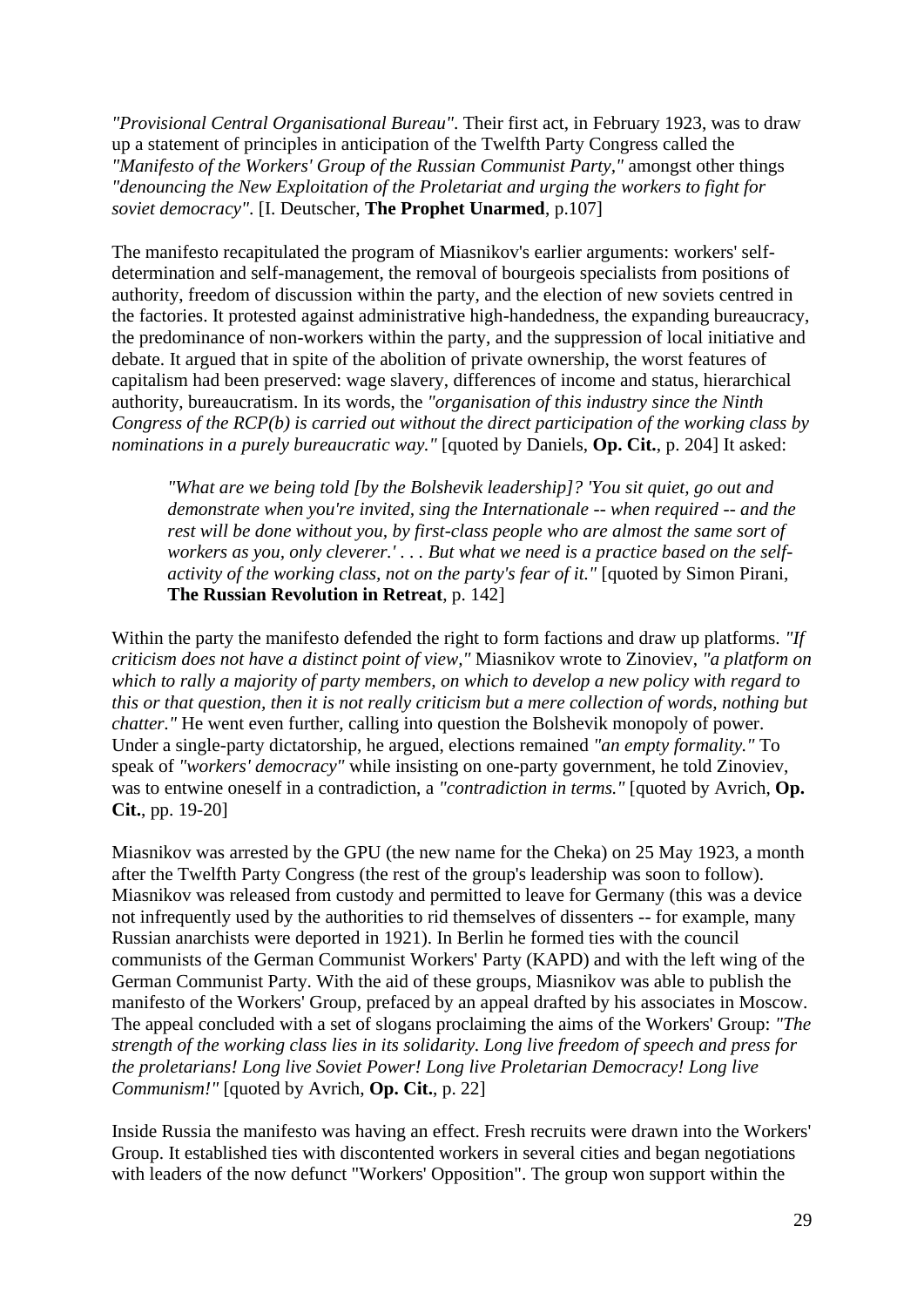Red Army garrison quartered in the Kremlin, a company of which had to be transferred to Smolensk. By summer of 1923 the group had some 300 members in Moscow, as well as a sprinkling of adherents in other cities. Many were Old Bolsheviks, and nearly all were workers. Soon an unexpected opportunity for the group to extend its influence arrived. In August and September 1923 a wave of strikes (which recalled the strike wave of February 1921 which inspired the Kronstadt sailors to rebel) swept Russia's industrial centres. An economic crisis had been deepening since the beginning of the year, bringing cuts in wages and the dismissal of large numbers of workers. The resulting strikes, which broke out in Moscow and other cities, were spontaneous and no evidence existed to connect them with any oppositionist faction. The Workers' Group, however, sought to take advantage of the unrest to oppose the party leadership. Stepping up its agitation, it considered calling a oneday general strike and organising a mass demonstration of workers on the lines of Bloody Sunday 1905 with a portrait of Lenin (rather than the Tzar) at its head.

The authorities became alarmed. The *"party leaders"* were *"determined to suppress the Workers' Group and the Workers' Truth"* and ordered the GPU into action. [I. Deutscher, **Op. Cit.**, p. 108] By the end of September its meeting places had been raided, literature seized, and leaders arrested. Twelve members were expelled from the party and fourteen others received reprimands. Miasnikov was considered such a threat that in the autumn of 1923 he was lured back to Russia on assurances from Zinoviev and Krestinsky, the Soviet ambassador in Berlin, that he would not be arrested. Once in Russia he was immediately placed behind bars, arrested by Dzerzhinsky himself (the infamous creator and head of the Cheka) as a sign of the gravity with which the government viewed the situation.

This response is significant, simply because Trotsky was still an influential member of the Communist Party leadership and, given that for most modern day Leninists he raised the banner of authentic Leninism against the obvious evils of Stalinism, it casts a light on the nature of Bolshevism. More, for as Paul Avrich points out, *"[i]n January 1924, Lenin died. By then the Workers' Group had been silenced. It was the last dissident movement within the party to be liquidated while Lenin was still alive. It was also the last rank-and-file group to be smashed with the blessing of all the top Soviet leaders, who now began their struggle for Lenin's mantle."* [**Op. Cit.**, p. 24]

Thus the response of Trotsky is particularly important. As Deutscher notes, Trotsky *"did not protest"* when the dissidents *"were thrown into prison."* Dzerzhinsky, the head of the GPU (the renamed Cheka) was given the task of breaking the opposition groups by the central committee and *"found that even party members of unquestioned loyalty regarded them as comrades and refused to testify against them. He then turned to the Politburo and asked it to declare it was the duty of any party member to denounce to the GPU people inside the party engaged aggressive action against the official leaders."* Trotsky *"did not tell the Politburo plainly that it should reject Dzerzhinsky's demand. He evaded the question."* [**Op. Cit.**, pp. 108-9]

Neo-Trotskyist Tony Cliff presents a similar picture of Trotsky's lack of concern for opposition groups and his utter failure to support working class self-activity or calls for **real** democracy. He notes that in July and August 1923 Moscow and Petrograd *"were shaken by industrial unrest . . . Unofficial strikes broke out in many places . . . In November 1923, rumours of a general strike circulated throughout Moscow, and the movement seems at the point of turning into a political revolt. Not since the Kronstadt rising of 1921 had there been so much tension in the working class and so much alarm in the ruling circles."* The ruling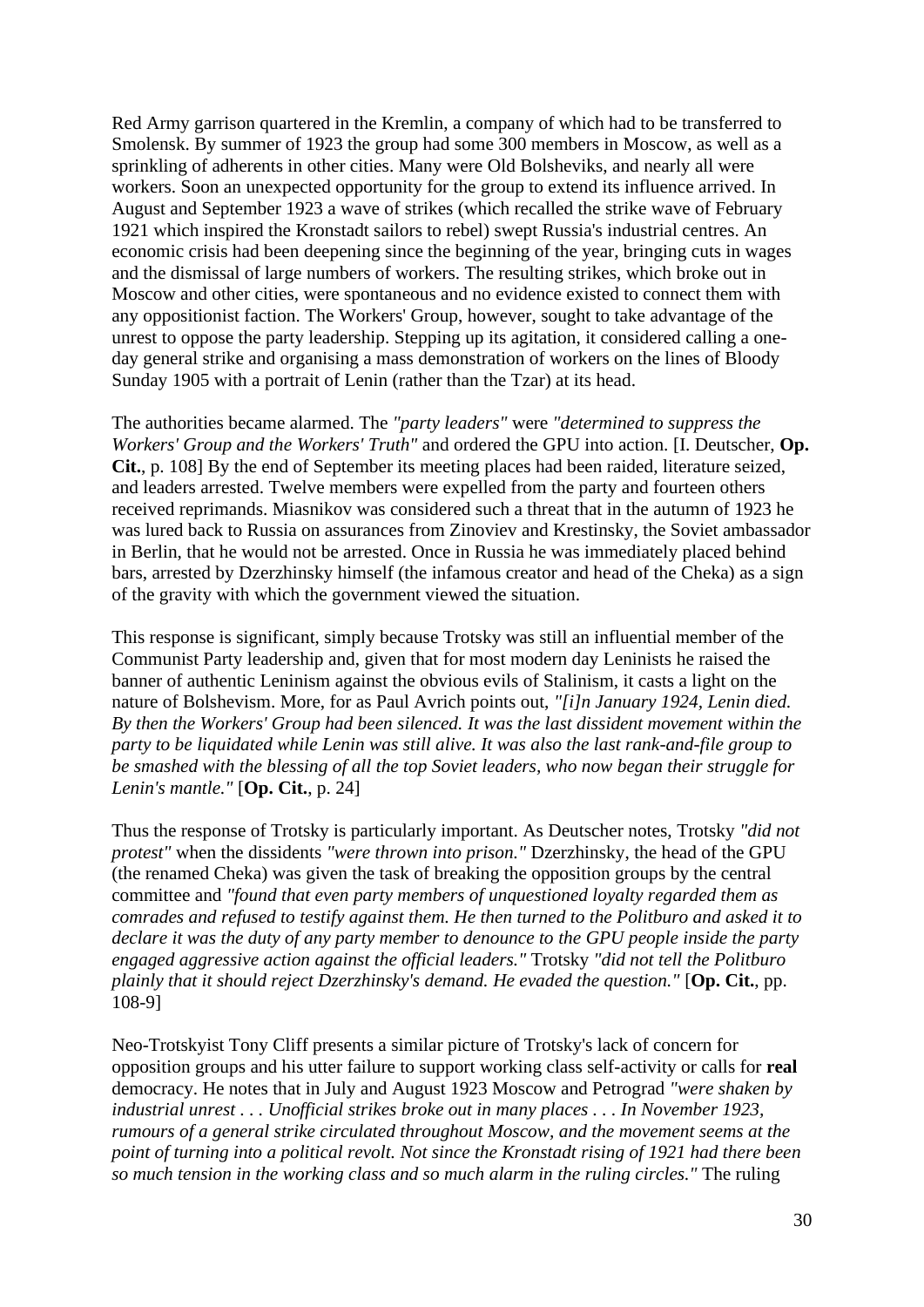elite, including Trotsky, acted to maintain their position and the secret police turned on any political group which could influence the movement. The *"strike wave gave a new lease of life to the Mensheviks"* and so *"the GPU carried out a massive round up of Mensheviks, and as many as one thousand were arrested in Moscow alone."* When it was the turn of the Workers Group and Workers Truth, Trotsky *"did not condemn their persecution"* and he *"did not support their incitement of workers to industrial unrest."* Moreover, *"[n]or was Trotsky ready to support the demand for workers' democracy in the extreme form to which the Workers Group and Workers Truth raised it."* [**Trotsky**, vol. 3, p. 25, p. 26 and pp. 26-7]

By *"extreme,"* Cliff obviously meant *"genuine"* as Trotsky did not call for workers' democracy in any meaningful form (as Cliff acknowledged elsewhere in his book). Indeed, the *"New Course Resolution"* -- a key document of the "Left Opposition" -- stated *"it is obvious that there can be no toleration of the formation of groupings whose ideological content is directed against the party as a whole and against the dictatorship of the proletariat. as for instance the Workers' Truth and Workers' Group."* Trotsky himself was at pains to distance himself from Miasnikov. [**The Challenge of the "Left Opposition" (1923- 25)**, p. 408 and p. 80] The resolution made it clear that it considered the dictatorship of the proletariat to be incompatible with **real** workers democracy given that both these groups advocated actual soviet and trade union democracy. Indeed, the orthodoxy was reiterated: the dictatorship of the party **was** the dictatorship of the proletariat.

Thus we come to the strange fact that it was Lenin and Trotsky themselves who knowingly destroyed the groups which represent what modern day Leninists assert is the "real" essence of Leninism. Furthermore, modern day Leninists generally ignore or dismiss these opposition groups when they discuss alternatives to Stalinism (precisely because they raised their voices on danger of bureaucratisation **under Lenin** we would suggest). This seems a strange fate to befall tendencies which, if we take Leninists at their word, expressed what their tradition stands for. Equally, in spite of their support for party dictatorship, the "Workers' Opposition" did have some constructive suggestions to make as regards combating the large-scale bureaucratisation which existed under Lenin. Yet almost all modern Leninists (like Lenin and Trotsky before them) dismiss it as utopian. Which is, of course, significant about the **real** essence of Leninism.

As noted as regards the "Left Communists" and "Workers' Opposition," their economic reforms were fatally undermined by their Marxist prejudices and they supported the dominant position of the party. While the "Workers Group" was more advanced than either in their opposition to party dictatorship, ultimately the same problem existed -- their opposition (like that of the left-Mensheviks during the civil war) was premised on certain Marxist dogmas which would have produced some kind of class society due to its prejudices in favour of centralisation and representative democracy (see [section H\)](sectionH.html). The key issue is, then, is not whether their alternative would have produced genuine -- that is, libertarian -- socialism nor, indeed, what their alternative was as such but rather that they were repressed under Lenin and Trotsky for advocating ideas modern-day Leninists say they support -- **precisely because they are Leninists and Trotskyists**. Yet actions speak louder than words.

Ultimately, the only real alternative existed outwith the party and Leninism. Whether this was recognising the real sources for its failures (as shown by numerous anarchist thinkers at the time, not least eye-witnesses like Emma Goldman and Alexander Berkman) or by creating an actual mass libertarian alternative in the Ukraine (see the appendix ["Why does the](append46.html)  [Makhnovist movement show there is an alternative to Bolshevism?"\)](append46.html). Yet discussing the